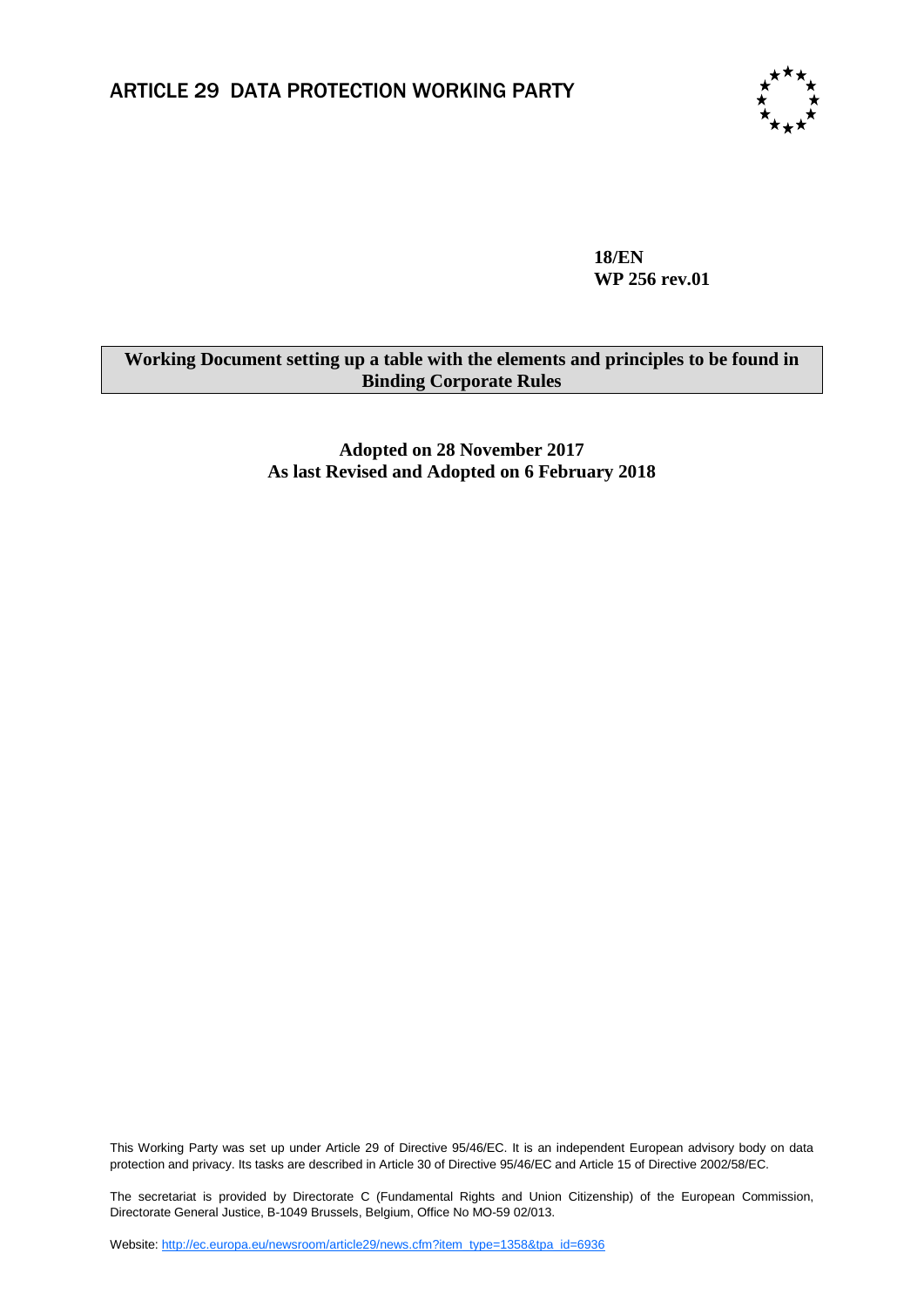#### **INTRODUCTION**

In order to facilitate the use of Binding Corporate Rules for Controllers (BCR-C) by a corporate group or a group of enterprises engaged in a joint economic activity for international transfers from organisations established in the EU to organisations within the same group established outside the EU, the Article 29 Working Party (WP29) has amended the Working Document 153 (which was adopted in 2008) setting up a table with the elements and principles to be found in Binding Corporate Rules in order to reflect the requirements referring to BCRs now expressly set out by the Regulation (EU) 2016/679 of the European Parliament and of the Council of 27 April 2016 on the protection of natural persons with regard to the processing of personal data and on the free movement of such data, and repealing Directive 95/46/EC (General Data Protection Regulation /  $GDPR$ <sup>1</sup>.

It should be recalled that BCR-Controllers are suitable for framing transfers of personal data from Controllers established in the EU to other Controllers or to Processors (established outside the EU) within the same group, whereas BCR-Processors (BCR-P) apply to data received from a Controller (established in the EU) which is not a member of the group and then processed by the concerned group members as Processors and/or Sub-processors. Hence the obligations set out in the BCR-C apply in relation to entities within the same group acting as controllers and to entities acting as 'internal' processors. As for this very last case, it is worth recalling that a contract or other legal act under Union or Member State law, binding on the processor with regard to the controller and which comprise all requirements as set out in Art. 28.3 GDPR, should be signed with all internal and external subcontractors/processors (e.g. Service Agreement or other instruments meeting the same requirements)<sup>2</sup>. Indeed, the obligations set forth in the BCR-C apply to entities of the group receiving personal data as ('internal') processors to the extent that this does not lead to a contradiction with the Service Agreement (i.e. the Processors members of the group processing on behalf of Controllers members of the group shall primarily abide by this contract).

Taking into account that Article 47.2 GDPR sets forth a minimum set of elements to be inserted within Binding Corporate Rules, this amended table is meant to:

- Adjust the wording of the previous referential so as to keep it in line with Article 47 GDPR,
- Clarify the necessary content of BCRs as stated in Article 47 (taking into account documents WP  $74<sup>3</sup>$  & WP  $108<sup>4</sup>$  adopted by the WP29 within the framework of the directive 95/46/EC),

**.** 

<sup>&</sup>lt;sup>1</sup> Text with EEA relevance.

<sup>&</sup>lt;sup>2</sup> Art. 28.3 requires, among others, for each controller-to-processor relationship a specification, by way of contract or other legal act, of the subject-matter, the duration, the nature and purposes of the processing, the type of personal data and categories of data subjects and the obligations and rights of the controller. A generic description included in the BCRs regarding the categories of data, data subjects etc. would not be sufficient in this regard.

<sup>&</sup>lt;sup>3</sup> Working Document WP 74: Transfers of personal data to third countries: Applying Article 26 (2) of the EU Data Protection Directive to Binding Corporate Rules for International Data Transfers, adopted on June 3, 2003, [http://ec.europa.eu/justice\\_home/fsj/privacy/workinggroup/wpdocs/2003\\_en.htm](http://ec.europa.eu/justice_home/fsj/privacy/workinggroup/wpdocs/2003_en.htm)

<sup>4</sup> Working Document WP 108: Establishing a model checklist application for approval of Binding Corporate Rules, adopted on April 14, 2005,

http://ec.europa.eu/justice\_home/fsj/privacy/workinggroup/wpdocs/2005\_en.htm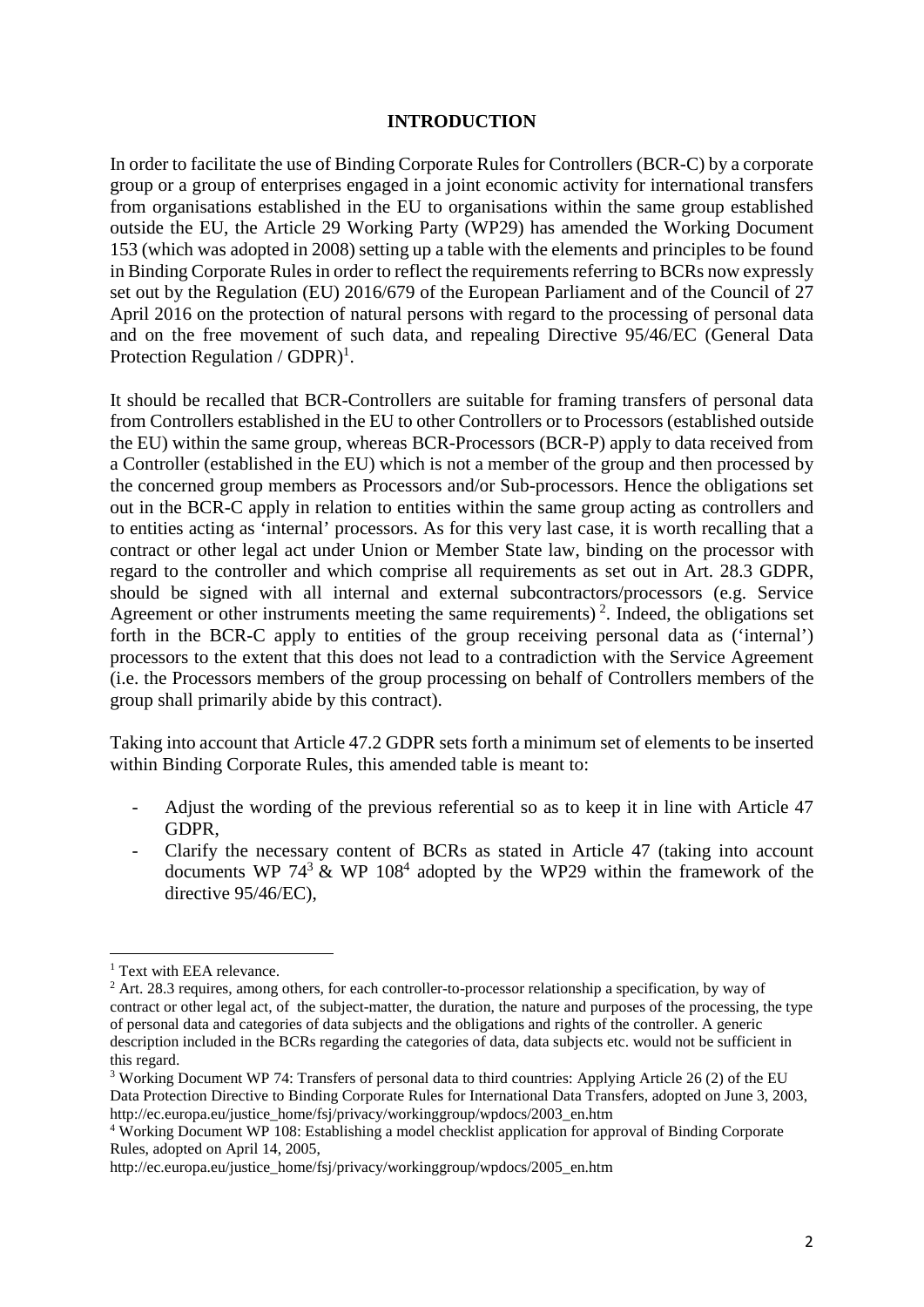- Make the distinction between what must be included in BCRs and what must be presented to the competent Supervisory Authority in the BCRs application (document  $WP 133^5$ ),
- Give the principles the corresponding text references in Article 47 GDPR, and
- Provide explanations/comments on the principles one by one.

Article 47 GDPR is clearly modelled on the Working documents relating to BCRs adopted by the WP29. However, it specifies some new elements that need to be taken into account when updating already existing BCRs or adopting new sets of BCRs so as to ensure their compatibility with the new framework established by the GDPR.

## **1.1 New elements**

<u>.</u>

In this perspective, the WP29 would like to draw attention in particular to the following elements:

- *right to lodge a complaint*: Data subjects should be given the right to bring their claim, as they choose, either before the Supervisory Authority ('SA') in the Member State of his habitual residence, place of work or place of the alleged infringement (pursuant to Art. 77 GDPR) or before the competent court of the EU Member States (choice for the data subject to act before the courts where the data exporter has an establishment or where the data subject has his or her habitual residence (Article 79 GDPR);
- *Transparency*: All data subjects benefitting from the third party beneficiary rights should in particular be provided with information as stipulated in Articles 13 and 14 GDPR and information on their rights in regard to processing and the means to exercise those rights, the clause relating to liability and the clauses relating to the data protection principles;
- *Scope of application*: The BCRs shall specify the structure and contact details of the group of undertakings or group of enterprises engaged in a joint economic activity and of each of its members (GDPR Art. 47.2.a). The BCRs must also specify its material scope, for instance the data transfers or set of transfers, including the categories of personal data, the type of processing and its purposes, the types of data subjects affected and the identification of the third country or countries (GDPR Art. 47.2.b);
- *Data Protection principles*: Along with the principles of transparency, fairness, purpose limitation, data quality, security, the BCRs should also explain the other principles referred to in Article 47.2.d – such as, in particular, the principles of lawfulness, data minimisation, limited storage periods, guarantees when processing special categories of personal data, the requirements in respect of onward transfers to bodies not bound by the binding corporate rules;
- *Accountability*: Every entity acting as data controller shall be responsible for and able to demonstrate compliance with the BCRs (GDPR Art. 5.2);
- *Third country legislation*: The BCRs should contain a commitment that where any legal requirement a member of the group of undertakings or group of enterprises engaged in a joint economic activity is subject to in a third country is likely to have a substantial adverse effect on the guarantees provided by the BCRs, the problem will be reported to

<sup>5</sup> Working Document WP 133: Recommendation 1/2007 on the Standard Application for Approval of Binding Corporate Rules for the Transfer of Personal Data, adopted on January 10, 2007, http://ec.europa.eu/justice/dataprotection/article-29/documentation/opinion-recommendation/files/2007/wp133\_en.doc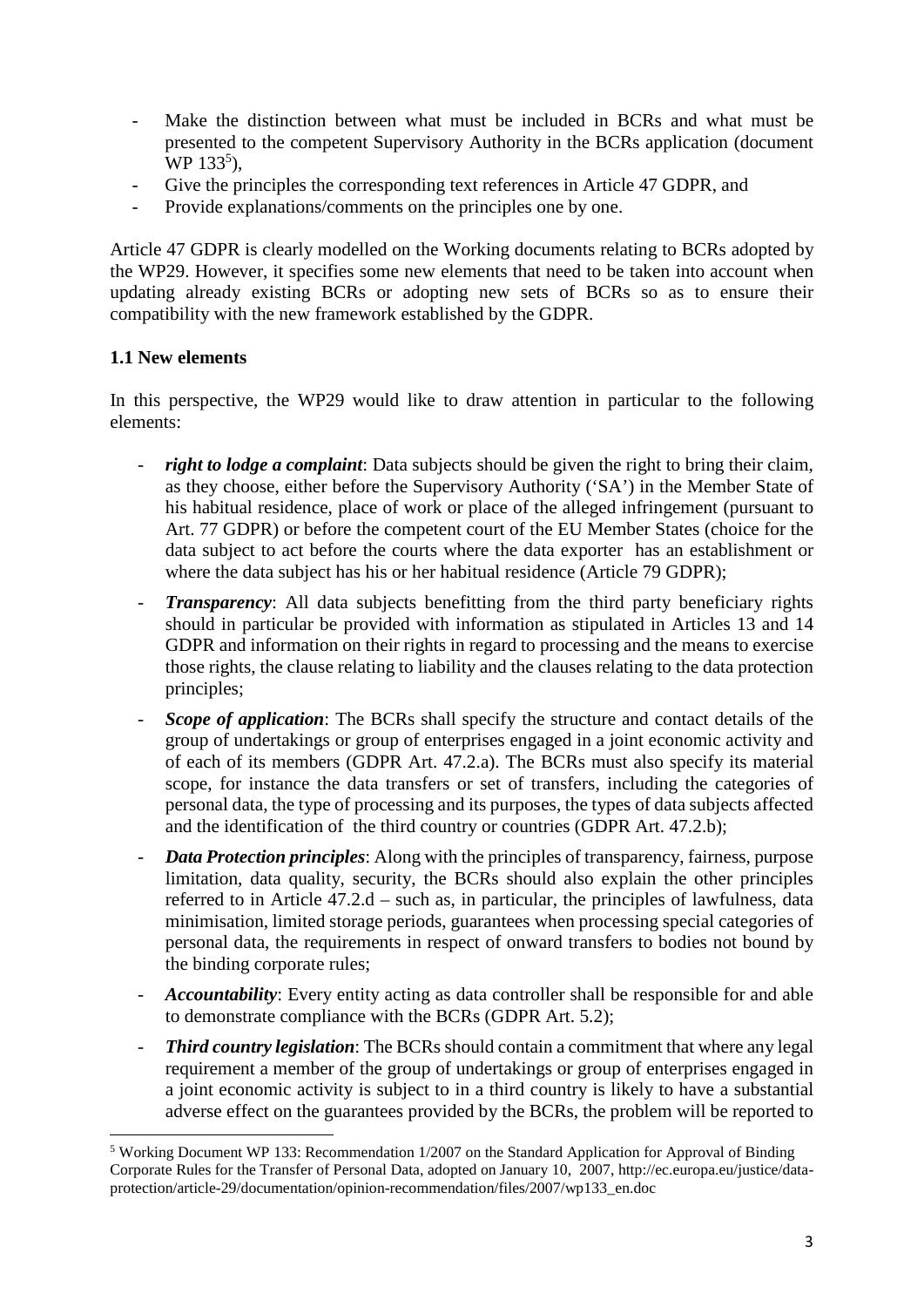the competent supervisory authority (unless otherwise prohibited, such as a prohibition under criminal law to preserve the confidentiality of a law enforcement investigation). This includes any legally binding request for disclosure of personal data by a law enforcement authority or state security body.

#### **1.2 Amendments of already adopted BCRs**

While in accordance with article 46-5 of the GDPR, authorisations by a Member State or supervisory authority made on the basis of Article 26(2) of Directive 95/46/EC will remain valid until amended, replaced or repealed, if necessary, by that supervisory authority, groups with approved BCRs should, in preparing to the GDPR, bring their BCRs in line with GDPR requirements.

This document aims also to assist those groups with approved BCRs in implementing the relevant changes to bring them in line with the GDPR. To this end, these groups are invited to notify the relevant changes to their BCRs as part of their obligation (under 5.1 of WP153) to all group members and to the DPAs via the Lead DPA under their annual update as of 25 May 2018. Such updated BCRs can be used without having to apply for a new authorization or approval.

Taking into account the above, the DPAs reserve their right to exercise their powers under article 46-5 of the GDPR.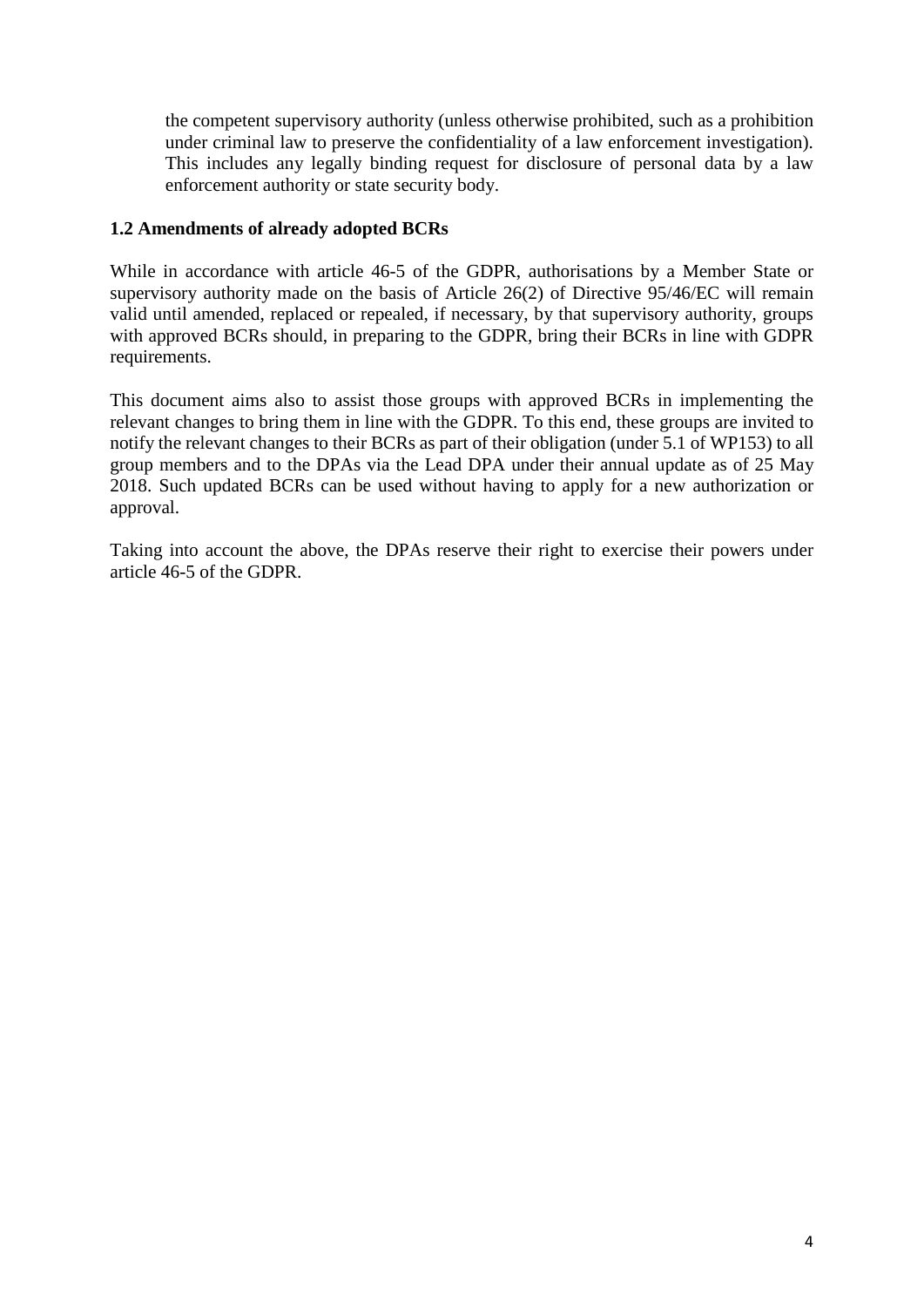# ARTICLE 29 DATA PROTECTION WORKING PARTY



| Criteria for approval of BCRs                                                                                               | In the<br><b>BCRs</b> | In the<br>application<br>form | <b>Texts of</b><br>reference            | <b>Comments</b>                                                                                                                                                                                                                                                                                                       | References to application/BCRs <sup>6</sup> |
|-----------------------------------------------------------------------------------------------------------------------------|-----------------------|-------------------------------|-----------------------------------------|-----------------------------------------------------------------------------------------------------------------------------------------------------------------------------------------------------------------------------------------------------------------------------------------------------------------------|---------------------------------------------|
| - BINDING NATURE                                                                                                            |                       |                               |                                         |                                                                                                                                                                                                                                                                                                                       |                                             |
| <b>INTERNALLY</b>                                                                                                           |                       |                               |                                         |                                                                                                                                                                                                                                                                                                                       |                                             |
| 1.1 The duty to respect the BCRs                                                                                            | <b>YES</b>            | <b>YES</b>                    | <b>GDPR</b> Art. 47.1.a<br>and $47.2.c$ | The BCRs must be legally binding and shall contain<br>a clear duty for each participating member of the<br>Group of undertakings or group of enterprises<br>engaged in a joint economic activity ('BCR<br>member') including their employees to respect the<br>BCR <sub>s</sub> .                                     |                                             |
| 1.2 An explanation of how the<br>rules are made binding on the<br><b>BCR</b> members of the group and<br>also the employees | N <sub>O</sub>        | <b>YES</b>                    | <b>GDPR</b> Art. 47.1.a<br>and $47.2.c$ | The Group will have to explain in its application<br>form how the rules are made binding:<br>i) For each participating company/entity in the<br>group by one or more of:                                                                                                                                              |                                             |
|                                                                                                                             |                       |                               |                                         | - Intra-group agreement,<br>- Unilateral undertakings (this is only possible)<br>if the BCR member taking responsibility and<br>liability is located in a Member State that<br>recognizes Unilateral undertakings as binding<br>and if this BCR member is legally able to bind<br>the other members subject to BCRs), |                                             |

<sup>6</sup> To be completed by applicant.

 $\overline{\phantom{a}}$ 

This Working Party was set up under Article 29 of Directive 95/46/EC. It is an independent European advisory body on data protection and privacy. Its tasks are described in Article 30 of Directive 95/46/EC and Article 15 of Directive 2002/58/EC.

The secretariat is provided by Directorate C (Fundamental Rights and Union Citizenship) of the European Commission, Directorate General Justice, B-1049 Brussels, Belgium, Office No MO-59 02/013.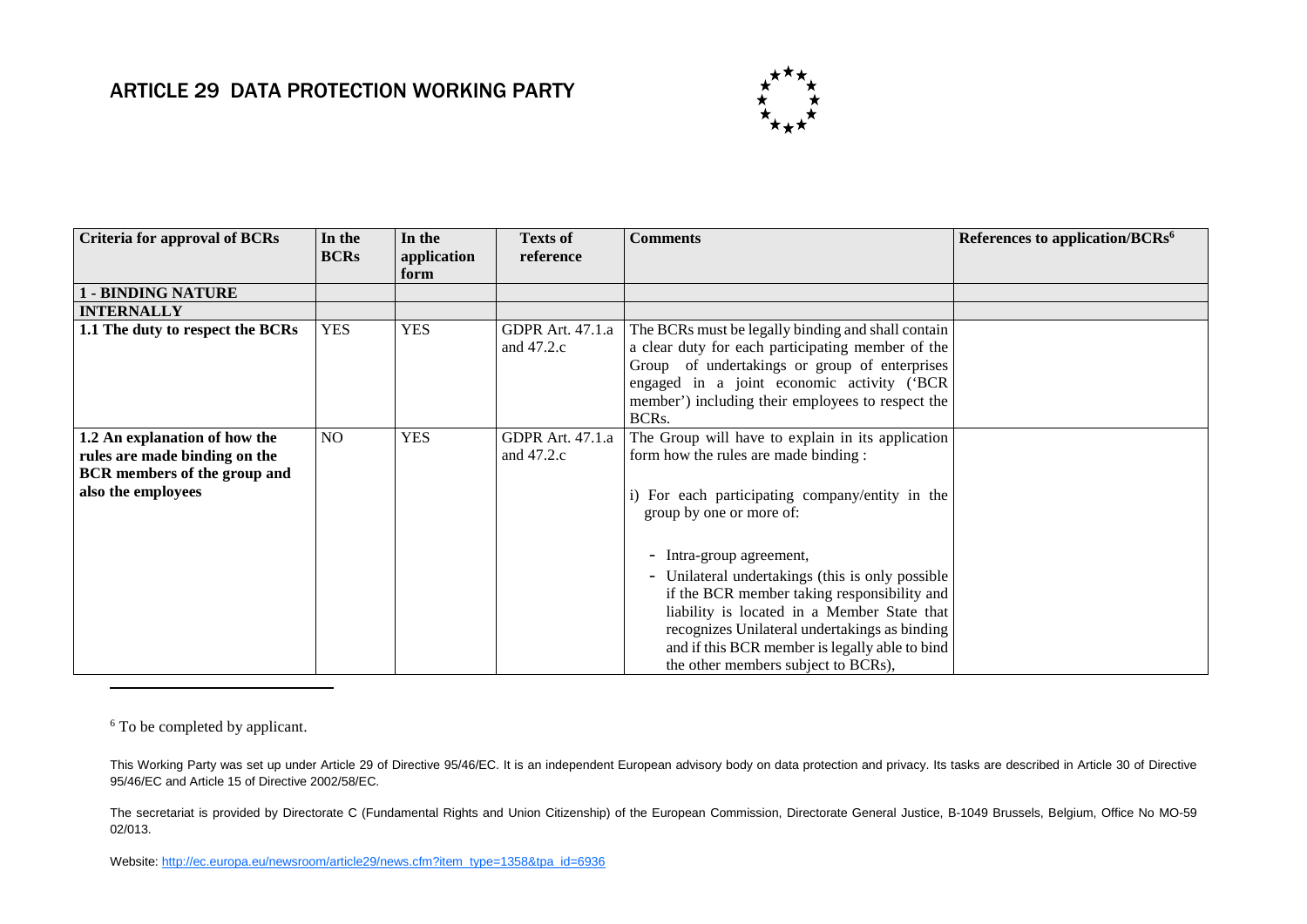| <b>Criteria for approval of BCRs</b>                                                                                                                                              | In the<br><b>BCRs</b> | In the<br>application | <b>Texts of</b><br>reference            | <b>Comments</b>                                                                                                                                                                                                                                                                                                                                                                                                                                                                                          | References to application/BCRs <sup>6</sup> |
|-----------------------------------------------------------------------------------------------------------------------------------------------------------------------------------|-----------------------|-----------------------|-----------------------------------------|----------------------------------------------------------------------------------------------------------------------------------------------------------------------------------------------------------------------------------------------------------------------------------------------------------------------------------------------------------------------------------------------------------------------------------------------------------------------------------------------------------|---------------------------------------------|
|                                                                                                                                                                                   |                       | form                  |                                         |                                                                                                                                                                                                                                                                                                                                                                                                                                                                                                          |                                             |
|                                                                                                                                                                                   |                       |                       |                                         | - Other means (only if the group demonstrates<br>how the binding character of the BCRs is<br>achieved)<br>ii) On employees by one or more of:<br>- Individual and separate<br>agreement(s)/undertaking with sanctions,<br>- Clause in employment contract with a<br>description of applicable sanctions,<br>- Internal policies with sanctions, or<br>- Collective agreements with sanctions<br>- Other means (but the group must properly<br>explain how the BCRs are made binding on<br>the employees) |                                             |
|                                                                                                                                                                                   |                       |                       |                                         |                                                                                                                                                                                                                                                                                                                                                                                                                                                                                                          |                                             |
|                                                                                                                                                                                   |                       |                       |                                         |                                                                                                                                                                                                                                                                                                                                                                                                                                                                                                          |                                             |
| <b>EXTERNALLY</b>                                                                                                                                                                 |                       |                       |                                         |                                                                                                                                                                                                                                                                                                                                                                                                                                                                                                          |                                             |
| 1.3 The creation of third-party<br>beneficiary rights for data<br>subjects. Including the possibility<br>to lodge a complaint before the<br>competent SA and before the<br>courts | <b>YES</b>            | <b>YES</b>            | GDPR Art. 47.1.b,<br>and 47.2.c, 47.2.e | The BCRs must expressly confer rights on data<br>subjects to enforce the rules as third-party<br>beneficiaries.<br>Data subjects must at least be able to enforce the<br>following elements of the BCRs:<br>Data protection principles (Art. 47.2.d and<br>Section 6.1 of this referential),<br>Transparency and easy access to BCRs (Art.<br>47.2.g and Section 6.1, Section 1.7 of this<br>referential),<br>Rights of access, rectification, erasure,                                                  |                                             |
|                                                                                                                                                                                   |                       |                       |                                         | restriction, objection to processing, right not to                                                                                                                                                                                                                                                                                                                                                                                                                                                       |                                             |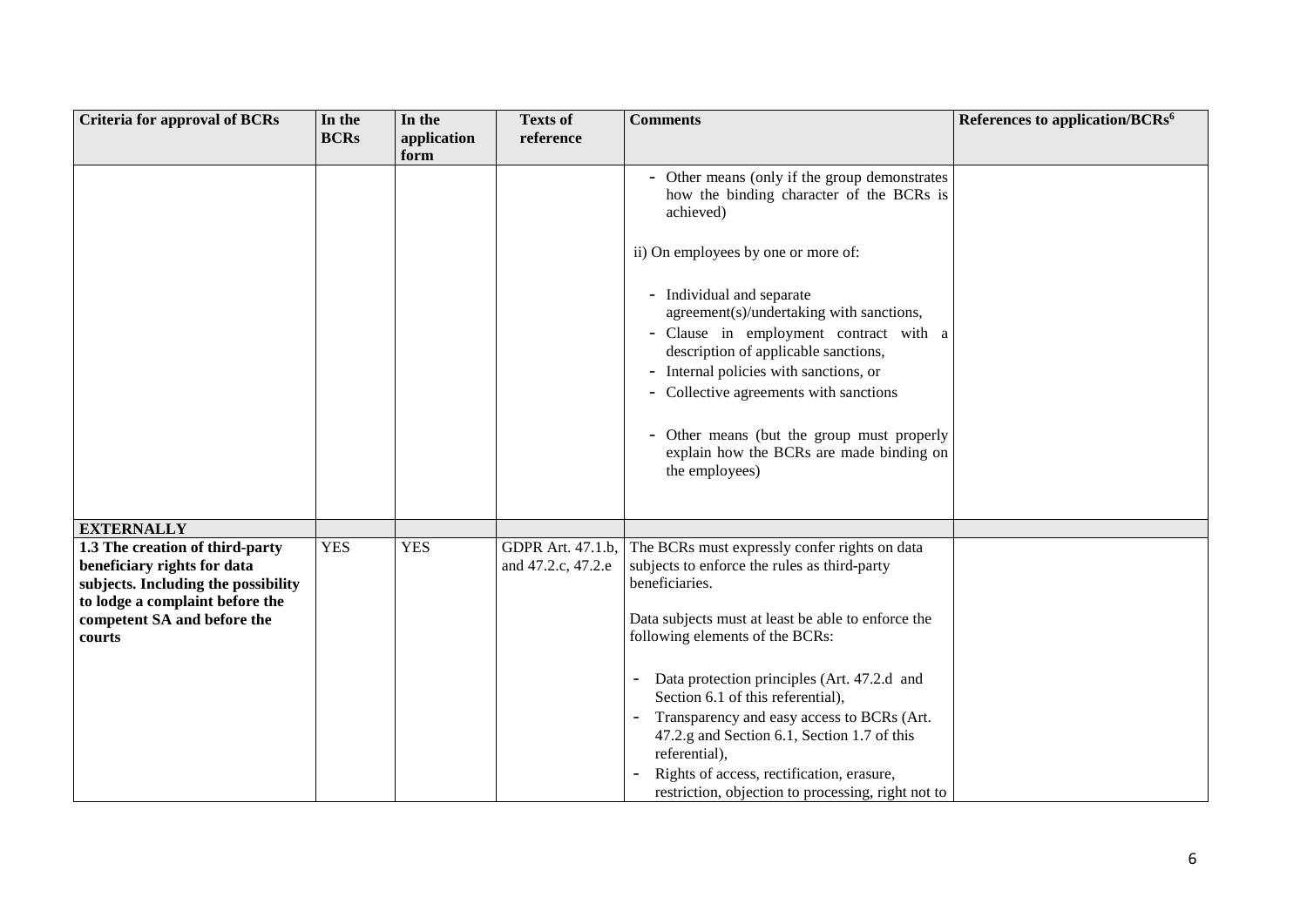| <b>Criteria for approval of BCRs</b> | In the      | In the              | <b>Texts of</b> | <b>Comments</b>                                                                                                                                                                                                                                                                                                                                                                                                                                                                                                                                                                                                                                                      | References to application/BCRs <sup>6</sup> |
|--------------------------------------|-------------|---------------------|-----------------|----------------------------------------------------------------------------------------------------------------------------------------------------------------------------------------------------------------------------------------------------------------------------------------------------------------------------------------------------------------------------------------------------------------------------------------------------------------------------------------------------------------------------------------------------------------------------------------------------------------------------------------------------------------------|---------------------------------------------|
|                                      | <b>BCRs</b> | application<br>form | reference       |                                                                                                                                                                                                                                                                                                                                                                                                                                                                                                                                                                                                                                                                      |                                             |
|                                      |             |                     |                 | be subject to decisions based solely on<br>automated processing, including profiling<br>(GDPR Art. 47.2.e and Art. 15, 16, 17, 18, 21,<br>22,<br>National legislation preventing respect of<br>BCRs (Art. 47.2.m and Section 6.3 of this<br>referential),                                                                                                                                                                                                                                                                                                                                                                                                            |                                             |
|                                      |             |                     |                 | Right to complain through the internal<br>complaint mechanism of the companies (Art.<br>47.1.i and Section 2.2 of this referential),                                                                                                                                                                                                                                                                                                                                                                                                                                                                                                                                 |                                             |
|                                      |             |                     |                 | Cooperation duties with Supervisory<br>Authorities (Art. 47.2.k and l, Section 3.1 of<br>this referential),                                                                                                                                                                                                                                                                                                                                                                                                                                                                                                                                                          |                                             |
|                                      |             |                     |                 | Liability and jurisdiction provisions (Art.<br>47.2.e and f, Section 1.3, 1.4 of this<br>referential). In particular, the BCRs must<br>confer the right to lodge a complaint with the<br>competent supervisory authority (choice<br>before the SA in the Member State of his<br>habitual residence, place of work or place of<br>the alleged infringement, pursuant to art. 77<br>GDPR) and before the competent court of the<br>EU Member States (choice for the data subject<br>to act before the courts where the controller or<br>processor has an establishment or where the<br>data subject has his or her habitual residence<br>pursuant to Article 79 GDPR). |                                             |
|                                      |             |                     |                 | The BCRs should expressly confer to the data<br>subjects the right to judicial remedies and the right<br>to obtain redress and, where appropriate,<br>compensation in case of any breach of one of the<br>enforceable elements of the BCRs as enumerated<br>above (see Articles $77 - 82$ GDPR).                                                                                                                                                                                                                                                                                                                                                                     |                                             |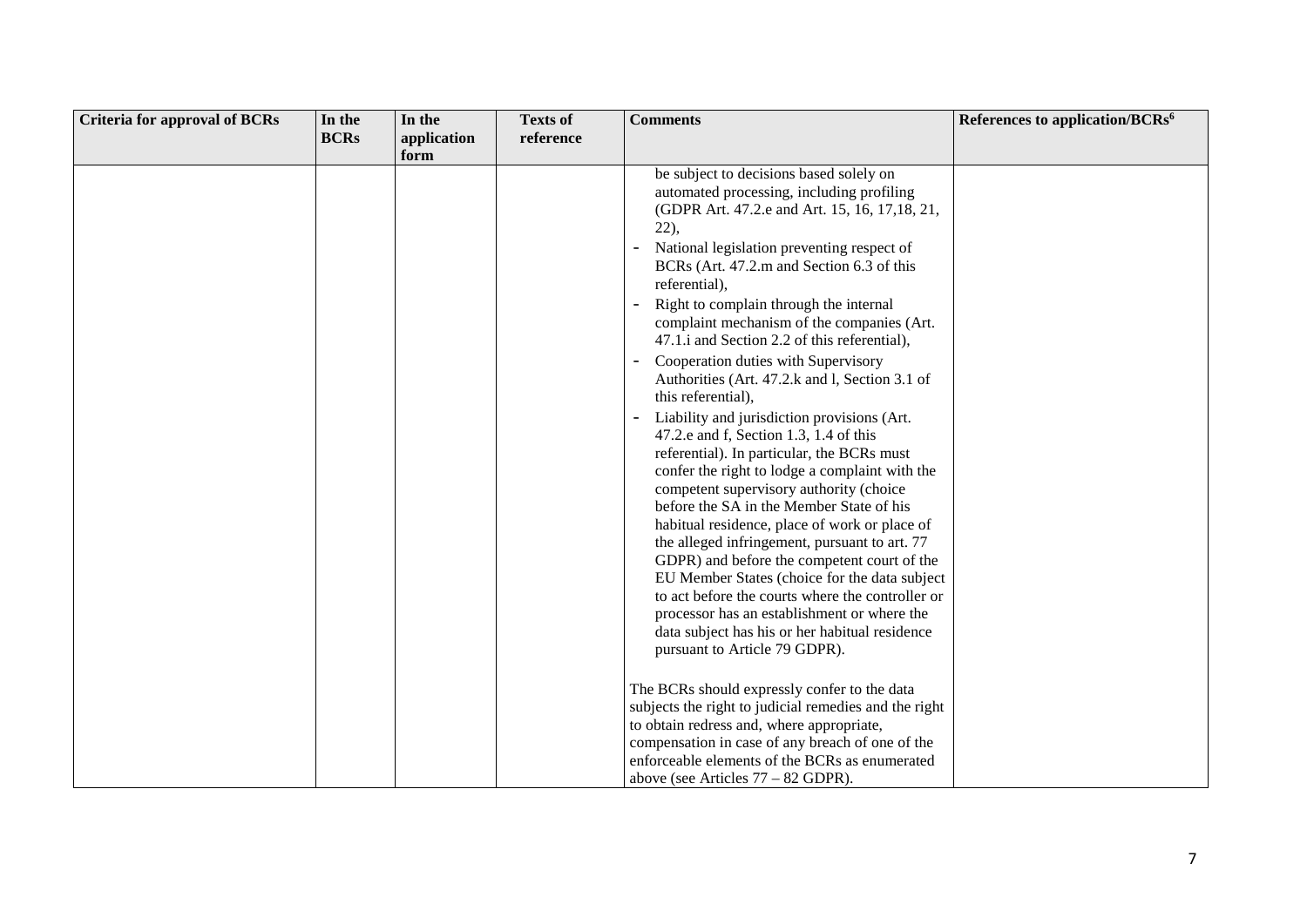| <b>Criteria for approval of BCRs</b>                                                                                                                                                                 | In the      | In the      | <b>Texts of</b>         | <b>Comments</b>                                                                                                                                                                                                                                                                                                                                                                                                                                                                                                                                                                                                                                                                                                                                                                                                                      | References to application/BCRs <sup>6</sup> |
|------------------------------------------------------------------------------------------------------------------------------------------------------------------------------------------------------|-------------|-------------|-------------------------|--------------------------------------------------------------------------------------------------------------------------------------------------------------------------------------------------------------------------------------------------------------------------------------------------------------------------------------------------------------------------------------------------------------------------------------------------------------------------------------------------------------------------------------------------------------------------------------------------------------------------------------------------------------------------------------------------------------------------------------------------------------------------------------------------------------------------------------|---------------------------------------------|
|                                                                                                                                                                                                      | <b>BCRs</b> | application | reference               |                                                                                                                                                                                                                                                                                                                                                                                                                                                                                                                                                                                                                                                                                                                                                                                                                                      |                                             |
|                                                                                                                                                                                                      |             | form        |                         |                                                                                                                                                                                                                                                                                                                                                                                                                                                                                                                                                                                                                                                                                                                                                                                                                                      |                                             |
|                                                                                                                                                                                                      |             |             |                         | Companies should ensure that all those rights are<br>covered by the third party beneficiary clause<br>of their BCRs by, for example, making a reference<br>to the clauses/sections/parts of their BCRs<br>where these rights are regulated or by listing them<br>all in the said third party beneficiary<br>clause.<br>These rights do not extend to those elements of the<br>BCRs pertaining to internal mechanisms<br>implemented within entities such as detail of<br>training, audit programmes, compliance network,<br>and mechanism for updating of the rules.                                                                                                                                                                                                                                                                 |                                             |
| 1.4 The EU headquarters, EU<br>member with delegated data<br>protection responsibilities or the<br>data exporter accepts liability for<br>paying compensation and to<br>remedy breaches of the BCRs. | <b>YES</b>  | <b>YES</b>  | <b>GDPR</b> Art. 47.2.f | The BCRs must contain a duty for the EU<br>headquarters, or the EU BCR member with<br>delegated responsibilities to accept responsibility<br>for and to agree to take the necessary action to<br>remedy the acts of other members outside of the EU<br>bound by the BCRs and to pay compensation for<br>any material or non-material damages resulting<br>from the violation of the BCRs by BCR members.<br>The BCRs must also state that, if a BCR member<br>outside the EU violates the BCRs, the courts or<br>other competent authorities in the EU will have<br>jurisdiction and the data subject will have the rights<br>and remedies against the BCR member that has<br>accepted responsibility and liability as if the<br>violation had been caused by them in the Member<br>State in which they are based instead of the BCR |                                             |
|                                                                                                                                                                                                      |             |             |                         | member outside the EU.<br>Another option, in particular if it is not possible for<br>a group with particular corporate structures to<br>impose on a specific entity to take all the<br>responsibility for any breach of BCRs outside of the                                                                                                                                                                                                                                                                                                                                                                                                                                                                                                                                                                                          |                                             |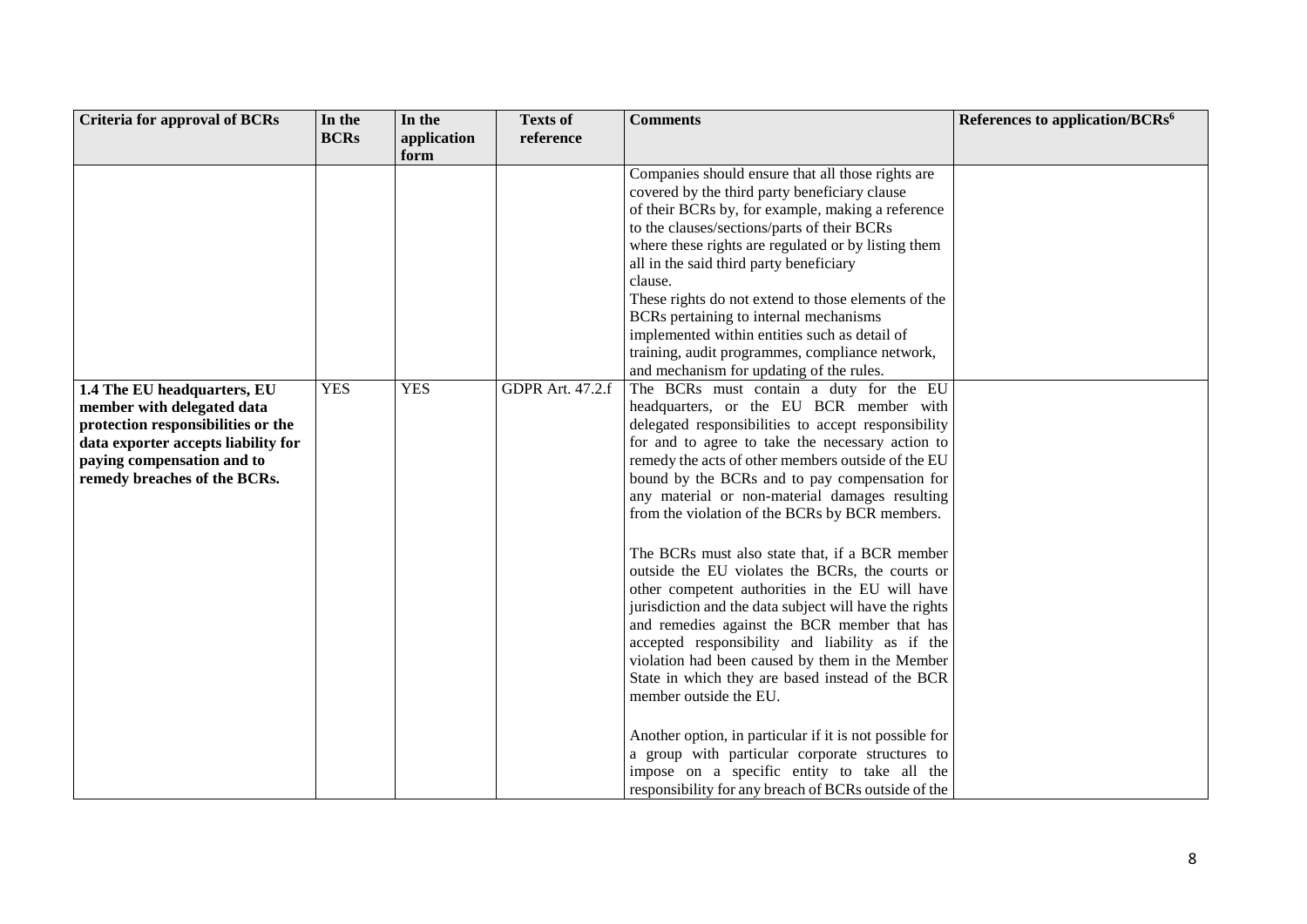| <b>Criteria for approval of BCRs</b>                                 | In the         | In the              | <b>Texts of</b>                                                                 | <b>Comments</b>                                                                                                                                                                                                                                                                                                                                                                                                                                                                            | References to application/BCRs <sup>6</sup> |
|----------------------------------------------------------------------|----------------|---------------------|---------------------------------------------------------------------------------|--------------------------------------------------------------------------------------------------------------------------------------------------------------------------------------------------------------------------------------------------------------------------------------------------------------------------------------------------------------------------------------------------------------------------------------------------------------------------------------------|---------------------------------------------|
|                                                                      | <b>BCRs</b>    | application<br>form | reference                                                                       |                                                                                                                                                                                                                                                                                                                                                                                                                                                                                            |                                             |
|                                                                      |                |                     |                                                                                 | EU, it may provide that every BCR member<br>exporting data out of the EU on the basis of the BCR<br>will be liable for any breaches of the BCRs by the<br>BCR member established outside the EU which<br>received the data from this EU BCR member.                                                                                                                                                                                                                                        |                                             |
| 1.5 The company has sufficient<br>assets.                            | N <sub>O</sub> | <b>YES</b>          | [WP 74 point<br>5.5.2. §2 (page<br>$18) + WP108$<br>point 5.17. (page<br>$6)$ ] | The application form must contain a confirmation<br>that any BCR member that has accepted liability<br>for the acts of other members bound by the BCRs<br>outside of the EU has sufficient assets to pay<br>compensation for damages resulting from the<br>breach of the BCRs.                                                                                                                                                                                                             |                                             |
| 1.6 The burden of proof lies with<br>the company not the individual. | <b>YES</b>     | <b>YES</b>          | <b>GDPR Art. 47.2.f</b>                                                         | BCRs must state that the BCR member that has<br>accepted liability will also have the burden of proof<br>to demonstrate that the BCR member outside the<br>EU is not liable for any violation of the rules which<br>has resulted in the data subject claiming damages.<br>If the BCR member that has accepted liability can<br>prove that the BCR member outside the EU is not<br>responsible for the event giving rise to the damage,<br>it may discharge itself from any responsibility. |                                             |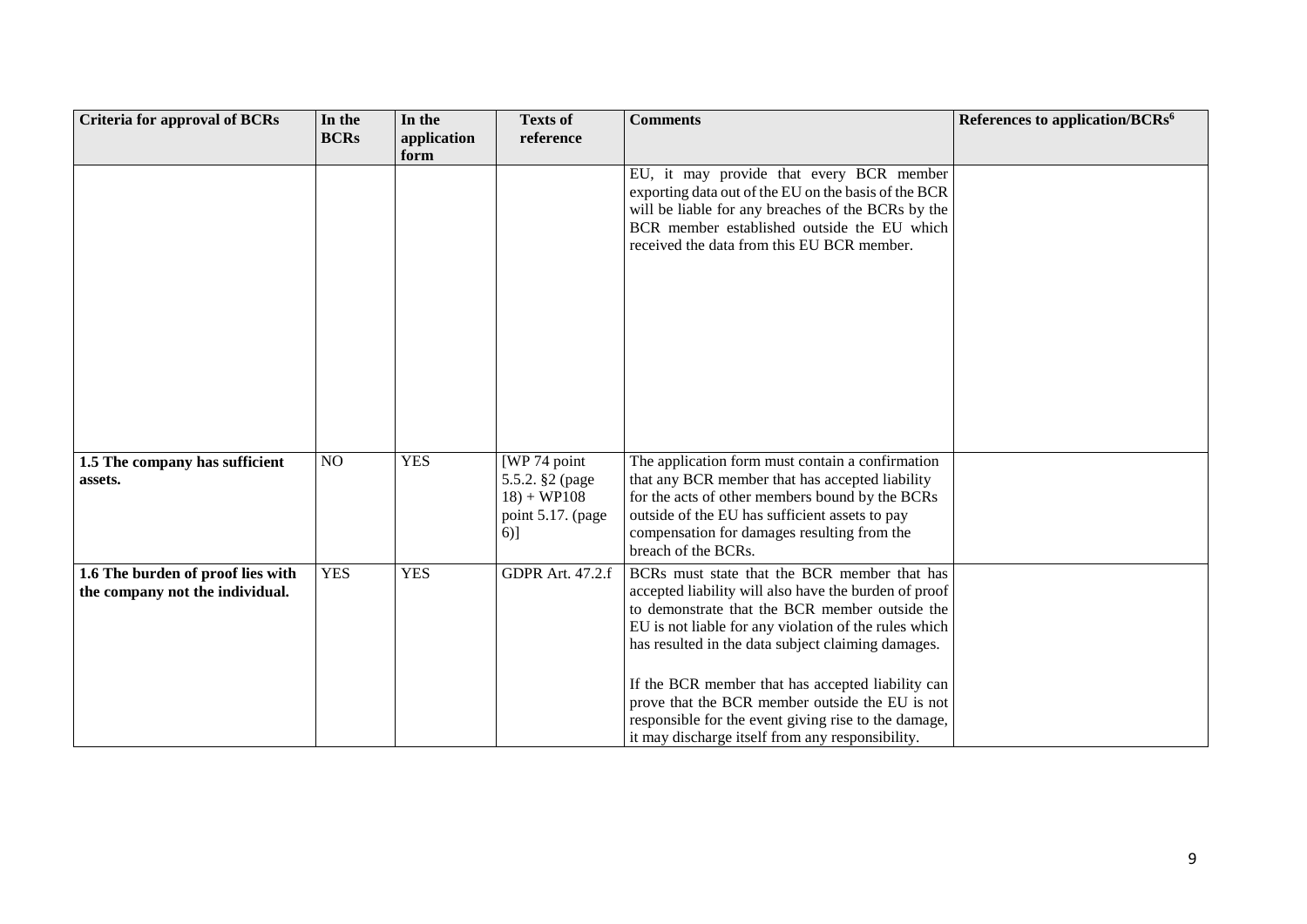| <b>Criteria for approval of BCRs</b>                          | In the      | In the      | <b>Texts of</b>         | <b>Comments</b>                                                                                                                                                                                                                                                                                                                                                                                                                                                                                                                                                                                                                                                                                                                                                                                                                                                                                                                                                                        | References to application/BCRs <sup>6</sup> |
|---------------------------------------------------------------|-------------|-------------|-------------------------|----------------------------------------------------------------------------------------------------------------------------------------------------------------------------------------------------------------------------------------------------------------------------------------------------------------------------------------------------------------------------------------------------------------------------------------------------------------------------------------------------------------------------------------------------------------------------------------------------------------------------------------------------------------------------------------------------------------------------------------------------------------------------------------------------------------------------------------------------------------------------------------------------------------------------------------------------------------------------------------|---------------------------------------------|
|                                                               | <b>BCRs</b> | application | reference               |                                                                                                                                                                                                                                                                                                                                                                                                                                                                                                                                                                                                                                                                                                                                                                                                                                                                                                                                                                                        |                                             |
|                                                               |             | form        |                         |                                                                                                                                                                                                                                                                                                                                                                                                                                                                                                                                                                                                                                                                                                                                                                                                                                                                                                                                                                                        |                                             |
| 1.7 Transparency and easy access<br>to BCRs for data subjects | <b>YES</b>  | NO          | <b>GDPR</b> Art. 47.2.g | BCRs must contain the commitment that all data<br>subjects benefitting from the third party beneficiary<br>rights should be provided with the information as<br>required by Articles 13 and 14 GDPR, information<br>on their third party beneficiary rights with regard to<br>the processing of their personal data and on the<br>means to exercise those rights, the clause relating to<br>the liability and the clauses relating to the data<br>protection principles.<br>The information should be provided in full and a<br>summary will not be sufficient<br>The BCRs must contain the right for every data<br>subject to have an easy access to them. For instance,<br>the BCRs may state that at least the parts of the<br>BCRs on which information to the data subjects is<br>mandatory (as described in the previous paragraph)<br>will be published on the internet or on the intranet<br>(when data subjects are only the company staff<br>having access to the intranet). |                                             |
| 2 - EFFECTIVENESS                                             |             |             |                         |                                                                                                                                                                                                                                                                                                                                                                                                                                                                                                                                                                                                                                                                                                                                                                                                                                                                                                                                                                                        |                                             |
|                                                               |             |             |                         |                                                                                                                                                                                                                                                                                                                                                                                                                                                                                                                                                                                                                                                                                                                                                                                                                                                                                                                                                                                        |                                             |
| 2.1 The existence of a suitable<br>training programme         | <b>YES</b>  | <b>YES</b>  | GDPR 47.2.n             | The BCRs must state that appropriate training on<br>the BCRs will be provided to personnel that have<br>permanent or regular access to personal data, who<br>are involved in the collection of data or in the<br>development of tools used to process personal data.<br>The Supervisory Authorities evaluating the BCRs<br>may ask for examples and explanations of the<br>training programme during the application<br>procedure. The training programme should be<br>specified in the application.                                                                                                                                                                                                                                                                                                                                                                                                                                                                                   |                                             |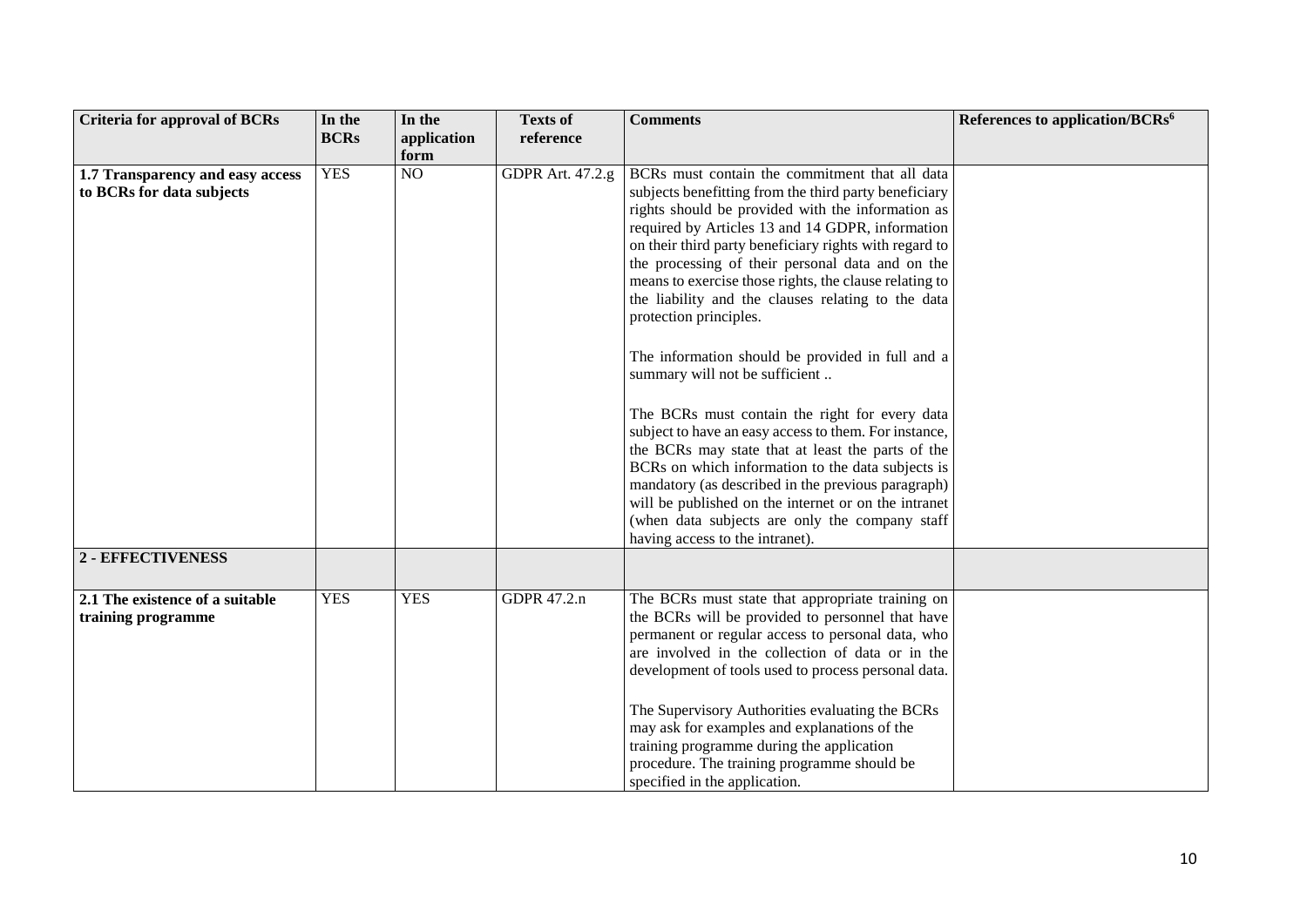| <b>Criteria for approval of BCRs</b> | In the      | In the      | <b>Texts of</b> | <b>Comments</b>                                               | References to application/BCRs <sup>6</sup> |
|--------------------------------------|-------------|-------------|-----------------|---------------------------------------------------------------|---------------------------------------------|
|                                      | <b>BCRs</b> | application | reference       |                                                               |                                             |
|                                      |             | form        |                 |                                                               |                                             |
| 2.2 The existence of a complaint     | <b>YES</b>  | <b>YES</b>  | GDPR 47.2.i and | An internal complaints handling process must be               |                                             |
| handling process for the BCRs        |             |             | 12.3            | set up in the BCRs to ensure that any data subject            |                                             |
|                                      |             |             |                 | should be able to exercise his/her rights and                 |                                             |
|                                      |             |             |                 | complain about any BCR member.                                |                                             |
|                                      |             |             |                 |                                                               |                                             |
|                                      |             |             |                 | The complaints must be dealt with, without<br>$\blacksquare$  |                                             |
|                                      |             |             |                 | undue delay and in any event within one                       |                                             |
|                                      |             |             |                 | month, by a clearly identified department or                  |                                             |
|                                      |             |             |                 | person with an appropriate level of                           |                                             |
|                                      |             |             |                 | independence in the exercise of his/her                       |                                             |
|                                      |             |             |                 | functions. Taking into account the complexity                 |                                             |
|                                      |             |             |                 | and number of the requests, that one month                    |                                             |
|                                      |             |             |                 | period may be extended at maximum by two                      |                                             |
|                                      |             |             |                 | further months, in which case the data subject                |                                             |
|                                      |             |             |                 | should be informed accordingly. The                           |                                             |
|                                      |             |             |                 | application form must explain how data                        |                                             |
|                                      |             |             |                 | subjects will be informed about the practical                 |                                             |
|                                      |             |             |                 | steps of the complaint system, in particular:                 |                                             |
|                                      |             |             |                 | Where to complain,<br>$\overline{\phantom{a}}$                |                                             |
|                                      |             |             |                 | In what form.<br>$\blacksquare$                               |                                             |
|                                      |             |             |                 | Delays for the reply on the complaint,<br>$\qquad \qquad -$   |                                             |
|                                      |             |             |                 | Consequences in case of rejection of the<br>$-$<br>complaint, |                                             |
|                                      |             |             |                 | - Consequences in case the complaint is                       |                                             |
|                                      |             |             |                 | considered as justified,                                      |                                             |
|                                      |             |             |                 | Consequences if the data subject is not<br>$\sim$             |                                             |
|                                      |             |             |                 | satisfied by the replies (right to lodge a claim              |                                             |
|                                      |             |             |                 | before the Court and a complaint before the                   |                                             |
|                                      |             |             |                 | Supervisory Authority).                                       |                                             |
|                                      |             |             |                 |                                                               |                                             |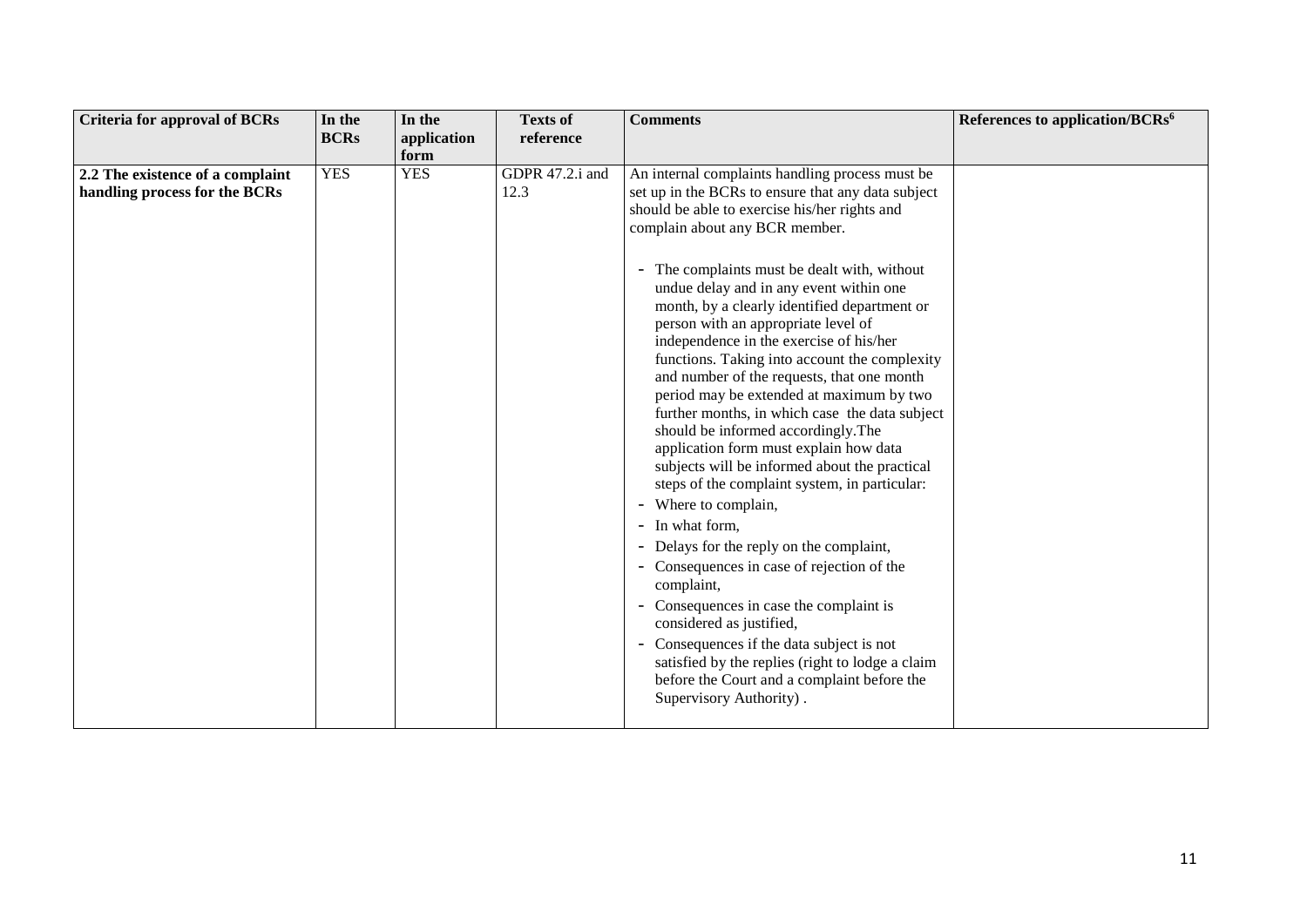| <b>Criteria for approval of BCRs</b> | In the      | In the      | <b>Texts of</b>  | <b>Comments</b>                                       | References to application/BCRs <sup>6</sup> |
|--------------------------------------|-------------|-------------|------------------|-------------------------------------------------------|---------------------------------------------|
|                                      | <b>BCRs</b> | application | reference        |                                                       |                                             |
|                                      |             | form        |                  |                                                       |                                             |
| 2.3 The existence of an audit        | <b>YES</b>  | <b>YES</b>  | GDPR Art. 47.2.j | The BCRs must create a duty for the group to have     |                                             |
| programme covering the BCRs          |             |             | and 1 and Art.   | data protection audits on regular basis (by either    |                                             |
|                                      |             |             | 38.3,            | internal or external accredited auditors) or on       |                                             |
|                                      |             |             |                  | specific request from the privacy officer/function    |                                             |
|                                      |             |             |                  | (or any other competent function in the               |                                             |
|                                      |             |             |                  | organization) to ensure verification of compliance    |                                             |
|                                      |             |             |                  | with the BCRs.                                        |                                             |
|                                      |             |             |                  |                                                       |                                             |
|                                      |             |             |                  | The BCRs must state that the audit programme          |                                             |
|                                      |             |             |                  | covers all aspects of the BCRs including methods      |                                             |
|                                      |             |             |                  | of ensuring that corrective actions will take place.  |                                             |
|                                      |             |             |                  | Moreover, the BCRs must state that the result will    |                                             |
|                                      |             |             |                  | be communicated to the privacy officer/function       |                                             |
|                                      |             |             |                  | and to the relevant board of the controlling          |                                             |
|                                      |             |             |                  | undertaking of a group or of the group of enterprises |                                             |
|                                      |             |             |                  | engaged in a joint economic activity. Where           |                                             |
|                                      |             |             |                  | appropriate, the result may be communicated to the    |                                             |
|                                      |             |             |                  | ultimate parent's board.                              |                                             |
|                                      |             |             |                  |                                                       |                                             |
|                                      |             |             |                  | The BCRs must state that Supervisory Authorities      |                                             |
|                                      |             |             |                  | can have access to the results of the audit upon      |                                             |
|                                      |             |             |                  | request and give the SAs the authority/power to       |                                             |
|                                      |             |             |                  | carry out a data protection audit of any BCR          |                                             |
|                                      |             |             |                  | member if required.                                   |                                             |
|                                      |             |             |                  |                                                       |                                             |
|                                      |             |             |                  | The application form will contain a description of    |                                             |
|                                      |             |             |                  | the audit system. For instance :                      |                                             |
|                                      |             |             |                  |                                                       |                                             |
|                                      |             |             |                  | - Which entity (department within the group)          |                                             |
|                                      |             |             |                  | decides on the audit plan/programme,                  |                                             |
|                                      |             |             |                  | - Which entity will conduct the audit,                |                                             |
|                                      |             |             |                  | - Time of the audit (regularly or on specific         |                                             |
|                                      |             |             |                  | request from the appropriate Privacy function.)       |                                             |
|                                      |             |             |                  | - Coverage of the audit (for instance,                |                                             |
|                                      |             |             |                  | applications, IT systems, databases that process      |                                             |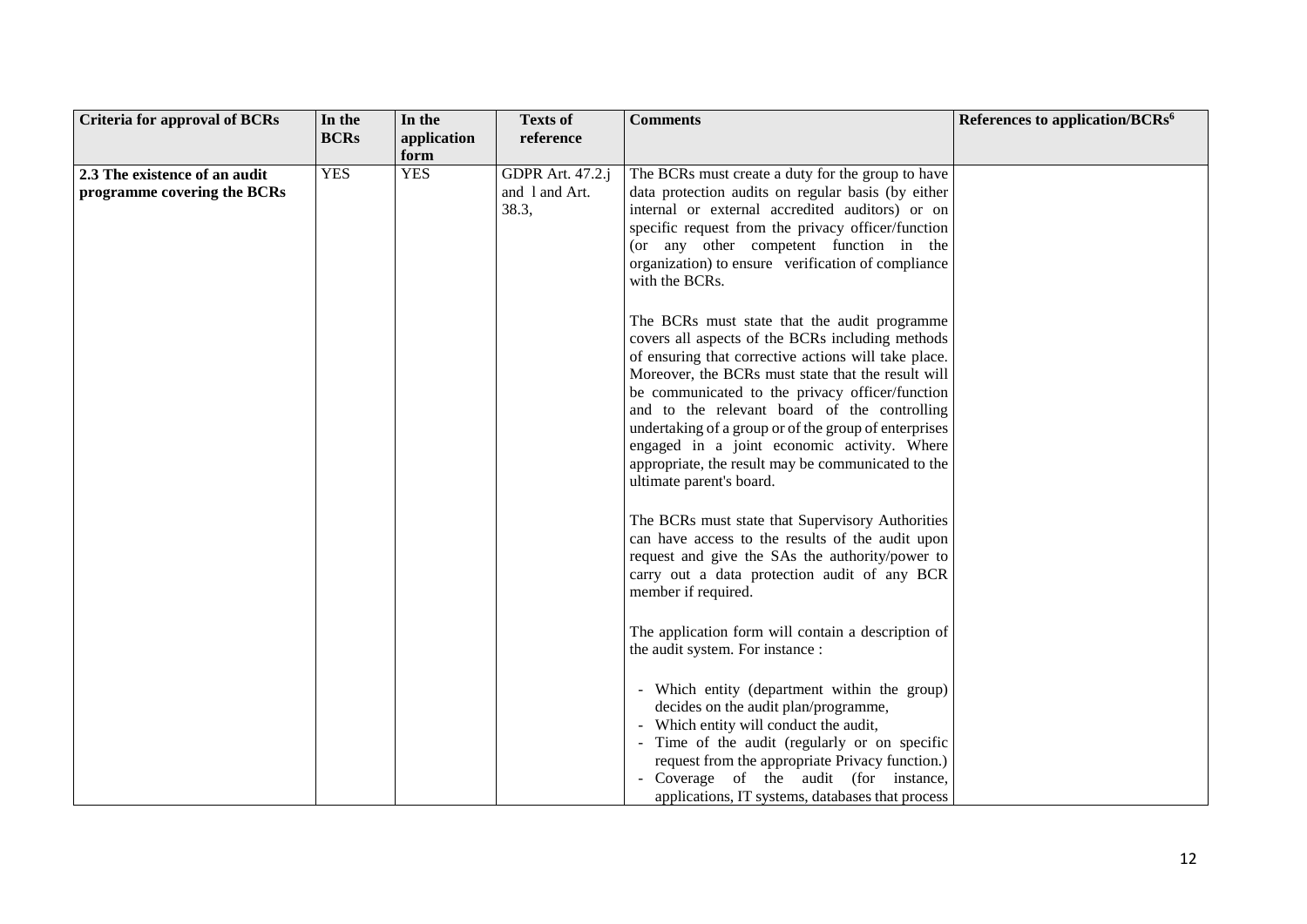| <b>Criteria for approval of BCRs</b>                                                                                                    | In the      | In the         | <b>Texts of</b>                          | <b>Comments</b>                                                                                                                                                                                                                                                                                                                                                                                                                                                                                                                                                                                                                                                                                                                                                                                                                                                                    | References to application/BCRs <sup>6</sup> |
|-----------------------------------------------------------------------------------------------------------------------------------------|-------------|----------------|------------------------------------------|------------------------------------------------------------------------------------------------------------------------------------------------------------------------------------------------------------------------------------------------------------------------------------------------------------------------------------------------------------------------------------------------------------------------------------------------------------------------------------------------------------------------------------------------------------------------------------------------------------------------------------------------------------------------------------------------------------------------------------------------------------------------------------------------------------------------------------------------------------------------------------|---------------------------------------------|
|                                                                                                                                         | <b>BCRs</b> | application    | reference                                |                                                                                                                                                                                                                                                                                                                                                                                                                                                                                                                                                                                                                                                                                                                                                                                                                                                                                    |                                             |
|                                                                                                                                         |             | form           |                                          |                                                                                                                                                                                                                                                                                                                                                                                                                                                                                                                                                                                                                                                                                                                                                                                                                                                                                    |                                             |
|                                                                                                                                         |             |                |                                          | Personal Data, or onward transfers, decisions<br>taken as regards mandatory requirement under<br>national laws that conflicts with the BCRs,<br>review of the contractual terms used for the<br>transfers out of the Group (to controllers or<br>processors of data), corrective actions, )<br>Which entity will receive the results of the<br>audits                                                                                                                                                                                                                                                                                                                                                                                                                                                                                                                              |                                             |
| 2.4 The creation of a network of<br>data protection officers (DPO) or<br>appropriate staff for monitoring<br>compliance with the rules. | <b>YES</b>  | N <sub>O</sub> | <b>GDPR Art. 47.2.h</b><br>and Art. 38.3 | A commitment to designate a DPO where required<br>in line with article 37 of the GDPR or any other<br>person or entity (such as a chief privacy officer)<br>with responsibility to monitor compliance with the<br>BCRs enjoying the highest management support for<br>the fulfilling of this task.                                                                                                                                                                                                                                                                                                                                                                                                                                                                                                                                                                                 |                                             |
|                                                                                                                                         |             |                |                                          | The DPO or the other privacy professionals can be<br>assisted by a team, a network of local DPOs or local<br>contacts as appropriate. The DPO shall directly<br>report to the highest management level (GDPR Art.<br>38-3). The BCRs should include a brief description<br>of the internal structure, role, position and tasks of<br>the DPO or similar function and the network created<br>to ensure compliance with the rules. For example,<br>that the DPO or chief privacy officer informs and<br>advises the highest management, deals with<br>Supervisory Authorities' investigations, monitors<br>and annually reports on compliance at a global<br>level, and that local DPOs or local contacts can be<br>in charge of handling local complaints from data<br>subjects, reporting major privacy issues to the DPO,<br>monitoring training and compliance at a local level. |                                             |
| <b>3 - COOPERATION DUTY</b>                                                                                                             |             |                |                                          |                                                                                                                                                                                                                                                                                                                                                                                                                                                                                                                                                                                                                                                                                                                                                                                                                                                                                    |                                             |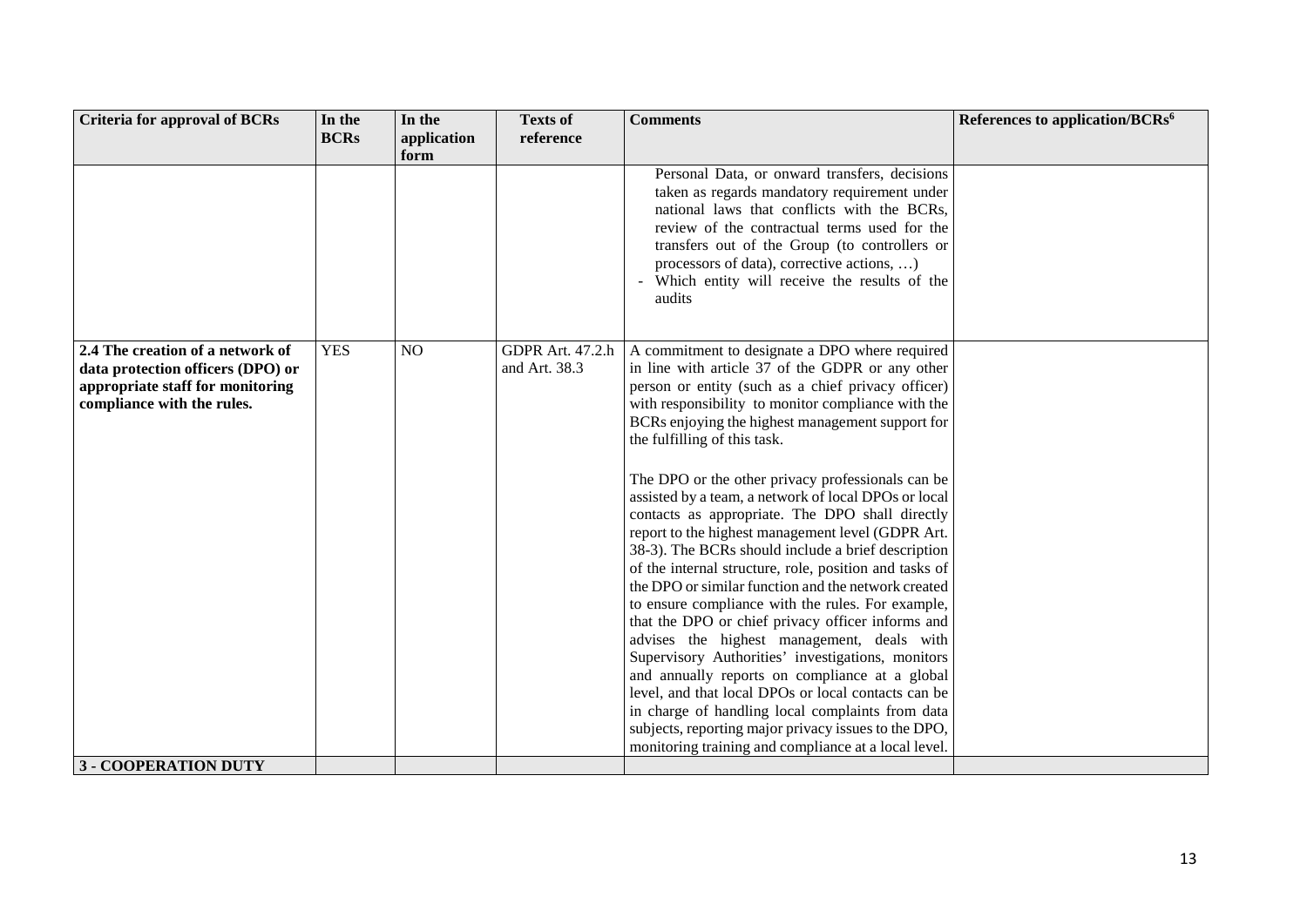| <b>Criteria for approval of BCRs</b> | In the      | In the      | <b>Texts of</b>         | <b>Comments</b>                                                                                         | References to application/BCRs <sup>6</sup> |
|--------------------------------------|-------------|-------------|-------------------------|---------------------------------------------------------------------------------------------------------|---------------------------------------------|
|                                      | <b>BCRs</b> | application | reference               |                                                                                                         |                                             |
|                                      |             | form        |                         |                                                                                                         |                                             |
| 3.1 A duty to cooperate with SAs     | <b>YES</b>  | <b>YES</b>  | <b>GDPR Art. 47.2.1</b> | The BCRs should contain a clear duty for all BCR                                                        |                                             |
|                                      |             |             |                         | members to co-operate with, to accept to be audited                                                     |                                             |
|                                      |             |             |                         | by the Supervisory Authorities and to comply with                                                       |                                             |
|                                      |             |             |                         | the advice of these Supervisory Authorities on any                                                      |                                             |
|                                      |             |             |                         | issue related to those rules.                                                                           |                                             |
|                                      |             |             |                         |                                                                                                         |                                             |
| <b>4 - DESCRIPTION OF</b>            |             |             |                         |                                                                                                         |                                             |
| PROCESSING AND DATA                  |             |             |                         |                                                                                                         |                                             |
| <b>FLOWS</b>                         |             |             |                         |                                                                                                         |                                             |
| 4.1 A description of the material    | <b>YES</b>  | <b>YES</b>  | <b>GDPR Art. 47.2.b</b> | The BCRs must specify their material scope and                                                          |                                             |
| scope of the BCRs (nature of data    |             |             |                         | therefore contain a general description of the                                                          |                                             |
| transferred, type of data subjects,  |             |             |                         | transfers so as to allow the Supervisory Authorities                                                    |                                             |
| countries)                           |             |             |                         | to assess that the processing carried out in third                                                      |                                             |
|                                      |             |             |                         | countries is compliant. The BCRs must in                                                                |                                             |
|                                      |             |             |                         | particular, specify the data transfers or set of                                                        |                                             |
|                                      |             |             |                         | transfers, including the nature and categories of                                                       |                                             |
|                                      |             |             |                         | personal data, the type of processing and its                                                           |                                             |
|                                      |             |             |                         | purposes, the types of data subjects affected (data                                                     |                                             |
|                                      |             |             |                         | related to employees, customers, suppliers and<br>other third parties as part of its respective regular |                                             |
|                                      |             |             |                         | business activities) and the identification of the                                                      |                                             |
|                                      |             |             |                         | third country or countries.                                                                             |                                             |
| 4.2 A statement of the               | <b>YES</b>  | <b>YES</b>  | GDPR art 47.2.a         | The BCRs shall specify the structure and contact                                                        |                                             |
| geographical scope of the BCRs       |             |             |                         | details of the group of undertakings or group of                                                        |                                             |
|                                      |             |             |                         | enterprises engaged in a joint economic activity and                                                    |                                             |
|                                      |             |             |                         | of each of its Members.                                                                                 |                                             |
|                                      |             |             |                         |                                                                                                         |                                             |
|                                      |             |             |                         | The BCRs should indicate if they apply to:                                                              |                                             |
|                                      |             |             |                         | i) All personal data transferred from the European                                                      |                                             |
|                                      |             |             |                         | Union within the group OR,                                                                              |                                             |
|                                      |             |             |                         | ii) All processing of personal data within the group                                                    |                                             |
| <b>5 - MECHANISMS FOR</b>            |             |             |                         |                                                                                                         |                                             |
| <b>REPORTING AND</b>                 |             |             |                         |                                                                                                         |                                             |
| <b>RECORDING CHANGES</b>             |             |             |                         |                                                                                                         |                                             |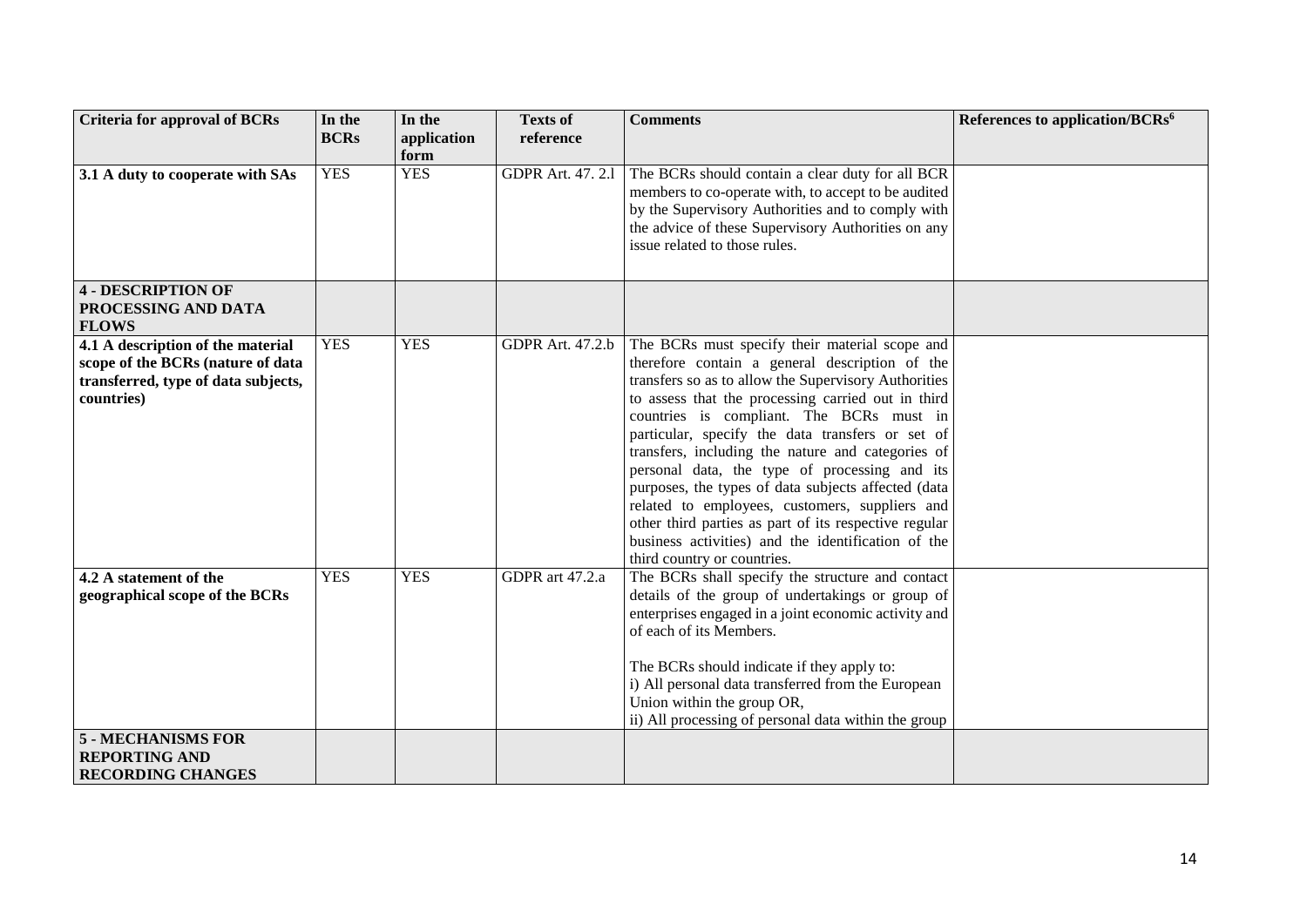| <b>Criteria for approval of BCRs</b>            | In the      | In the      | <b>Texts of</b>         | <b>Comments</b>                                                                                                                                                                                                                                                                                                                                                                                                                                                                                                                                                                                                                                                                                                                                                                                                                                                                                                                                                                                                                                                                                                                                                                                                                                                                                                                                                                                                  | References to application/BCRs <sup>6</sup> |
|-------------------------------------------------|-------------|-------------|-------------------------|------------------------------------------------------------------------------------------------------------------------------------------------------------------------------------------------------------------------------------------------------------------------------------------------------------------------------------------------------------------------------------------------------------------------------------------------------------------------------------------------------------------------------------------------------------------------------------------------------------------------------------------------------------------------------------------------------------------------------------------------------------------------------------------------------------------------------------------------------------------------------------------------------------------------------------------------------------------------------------------------------------------------------------------------------------------------------------------------------------------------------------------------------------------------------------------------------------------------------------------------------------------------------------------------------------------------------------------------------------------------------------------------------------------|---------------------------------------------|
|                                                 | <b>BCRs</b> | application | reference               |                                                                                                                                                                                                                                                                                                                                                                                                                                                                                                                                                                                                                                                                                                                                                                                                                                                                                                                                                                                                                                                                                                                                                                                                                                                                                                                                                                                                                  |                                             |
|                                                 |             | form        |                         |                                                                                                                                                                                                                                                                                                                                                                                                                                                                                                                                                                                                                                                                                                                                                                                                                                                                                                                                                                                                                                                                                                                                                                                                                                                                                                                                                                                                                  |                                             |
| 5.1 A process for updating the<br><b>BCRs</b>   | <b>YES</b>  | <b>YES</b>  | <b>GDPR Art. 47.2.k</b> | The BCRs can be modified (for instance to take into<br>modifications of the<br>regulatory<br>account<br>environment or the company structure) but they<br>should impose a duty to report changes without<br>undue delay to all BCR members and to the relevant<br>Supervisory Authorities, via the competent<br>Supervisory Authority.<br>Updates to the BCRs or to the list of the Members<br>of the BCRs are possible without having to re-apply<br>for an approval providing that:<br>i) An identified person or team/department keeps<br>a fully updated list of the BCR members and<br>keeps track of and record any updates to the<br>rules and provide the necessary information to<br>the data subjects or Supervisory Authorities<br>upon request.<br>ii) No transfer is made to a new BCR member until<br>the new BCR member is effectively bound by<br>the BCRs and can deliver compliance.<br>iii) Any changes to the BCRs or to the list of BCR<br>members should be reported once a year to the<br>relevant SAs, via the competent SA with a brief<br>explanation of the reasons justifying the update.<br>iv) Where a modification would possibly affect the<br>level of the protection offered by the BCRs or<br>significantly affect the BCRs (i.e. changes to<br>the binding character), it must be promptly<br>communicated to the relevant Supervisory<br>Authorities, via the competent SA. |                                             |
| <b>6 - DATA PROTECTION</b><br><b>SAFEGUARDS</b> |             |             |                         |                                                                                                                                                                                                                                                                                                                                                                                                                                                                                                                                                                                                                                                                                                                                                                                                                                                                                                                                                                                                                                                                                                                                                                                                                                                                                                                                                                                                                  |                                             |
|                                                 |             |             |                         |                                                                                                                                                                                                                                                                                                                                                                                                                                                                                                                                                                                                                                                                                                                                                                                                                                                                                                                                                                                                                                                                                                                                                                                                                                                                                                                                                                                                                  |                                             |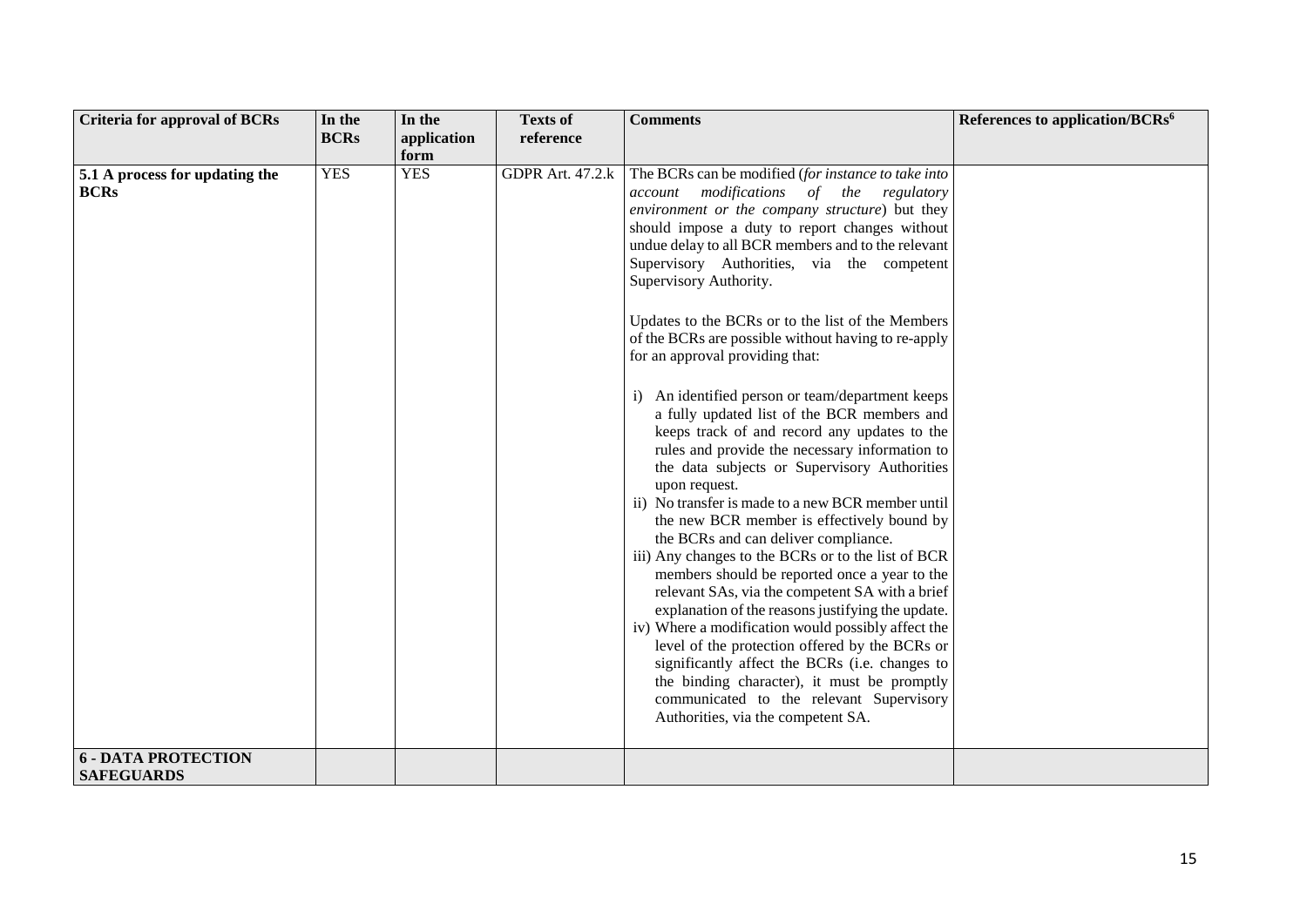| <b>Criteria for approval of BCRs</b> | In the      | In the      | <b>Texts of</b>  | <b>Comments</b>                                      | References to application/BCRs <sup>6</sup> |
|--------------------------------------|-------------|-------------|------------------|------------------------------------------------------|---------------------------------------------|
|                                      | <b>BCRs</b> | application | reference        |                                                      |                                             |
|                                      |             | form        |                  |                                                      |                                             |
| 6.1.1 A description of the data      | <b>YES</b>  | <b>YES</b>  | GDPR art. 47.2.d | The BCRs should explicitly include the following     |                                             |
| protection principles including the  |             |             |                  | principles to be observed by the company:            |                                             |
| rules on transfers or onward         |             |             |                  |                                                      |                                             |
| transfers out of the EU.             |             |             |                  | i. Transparency, fairness and lawfulness (GDPR       |                                             |
|                                      |             |             |                  | Art. 5.1.a, 6, 9, 10, 13 and 14)                     |                                             |
|                                      |             |             |                  | ii. Purpose limitation (GDPR Art.5.1.b)              |                                             |
|                                      |             |             |                  | iii. Data minimisation and accuracy (GDPR Art.       |                                             |
|                                      |             |             |                  | $5.1.c$ and d)                                       |                                             |
|                                      |             |             |                  | iv. Limited storage periods (GDPR Art. 5.1.e)        |                                             |
|                                      |             |             |                  | v. Processing of special categories of personal data |                                             |
|                                      |             |             |                  | vi. Security (GDPR Art. 5.f and 32) including the    |                                             |
|                                      |             |             |                  | obligation to enter into contracts with all          |                                             |
|                                      |             |             |                  | internal and external subcontractors/processors      |                                             |
|                                      |             |             |                  | which comprise all requirements as set out in        |                                             |
|                                      |             |             |                  | Art. 28.3 GDPR and as well the duty to notify        |                                             |
|                                      |             |             |                  | without undue delay any personal data breaches       |                                             |
|                                      |             |             |                  | to the EU headquarters or the EU BCR member          |                                             |
|                                      |             |             |                  | with delegated data protection responsibilities      |                                             |
|                                      |             |             |                  | and the other relevant Privacy Officer/Function      |                                             |
|                                      |             |             |                  | and data subjects where the personal data            |                                             |
|                                      |             |             |                  | breach is likely to result in a high risk to their   |                                             |
|                                      |             |             |                  | rights and freedoms . Furthermore, any               |                                             |
|                                      |             |             |                  | personal data breaches should be documented          |                                             |
|                                      |             |             |                  | (comprising the facts relating to the personal       |                                             |
|                                      |             |             |                  | data breach, its effects and the remedial action     |                                             |
|                                      |             |             |                  | taken) and the documentation should be made          |                                             |
|                                      |             |             |                  | available to the supervisory authority on            |                                             |
|                                      |             |             |                  | request (GDPR Art. 33 and 34).                       |                                             |
|                                      |             |             |                  | ii. Restriction on transfers and onward transfers to |                                             |
|                                      |             |             |                  | processors and controllers which are not part of     |                                             |
|                                      |             |             |                  | the group (BCR members that are controllers          |                                             |
|                                      |             |             |                  | can transfer data to processors/controllers out      |                                             |
|                                      |             |             |                  | of the group that are located outside of the EU      |                                             |
|                                      |             |             |                  | provided that adequate protection is provided        |                                             |
|                                      |             |             |                  | according to Articles 45, 46, 47 48 GDPR, or         |                                             |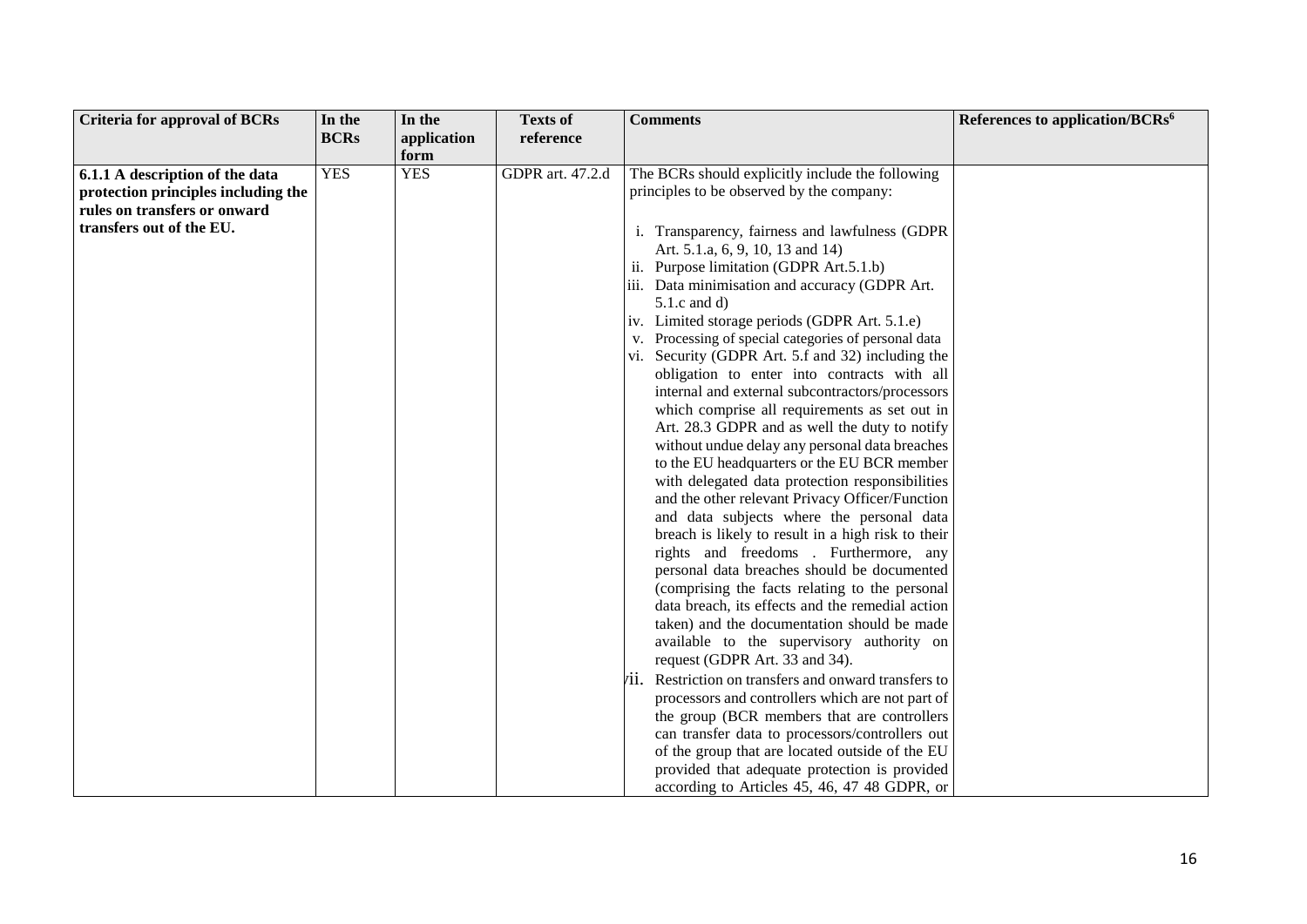| <b>Criteria for approval of BCRs</b> | In the      | In the      | <b>Texts of</b>         | <b>Comments</b>                                        | References to application/BCRs <sup>6</sup> |
|--------------------------------------|-------------|-------------|-------------------------|--------------------------------------------------------|---------------------------------------------|
|                                      | <b>BCRs</b> | application | reference               |                                                        |                                             |
|                                      |             | form        |                         |                                                        |                                             |
|                                      |             |             |                         | that a derogation according to 49 GDPR                 |                                             |
|                                      |             |             |                         | applies)                                               |                                             |
|                                      |             |             |                         |                                                        |                                             |
|                                      |             |             |                         | The wording and definitions of the BCRs key            |                                             |
|                                      |             |             |                         | principles should be consistent with the wording       |                                             |
|                                      |             |             |                         | and definitions of the GDPR.                           |                                             |
| 6.1.2 Accountability and other       | <b>YES</b>  | <b>YES</b>  | <b>GDPR Art. 47.2.d</b> | Every entity acting as data controller shall be        |                                             |
| tools                                |             |             | and Art. 30             | responsible for and able to demonstrate compliance     |                                             |
|                                      |             |             |                         | with the BCRs (GDPR Art. 5.2 and 24).                  |                                             |
|                                      |             |             |                         |                                                        |                                             |
|                                      |             |             |                         | In order to demonstrate compliance, BCR members        |                                             |
|                                      |             |             |                         | need to maintain a record of all categories of         |                                             |
|                                      |             |             |                         | processing activities carried out in line with the     |                                             |
|                                      |             |             |                         | requirements as set out in Art. 30.1 GDPR. This        |                                             |
|                                      |             |             |                         | record should be maintained in writing, including in   |                                             |
|                                      |             |             |                         | electronic form, and should be made available to the   |                                             |
|                                      |             |             |                         | supervisory authority on request.                      |                                             |
|                                      |             |             |                         |                                                        |                                             |
|                                      |             |             |                         | In order to enhance compliance and when required,      |                                             |
|                                      |             |             |                         | data protection impact assessments should be           |                                             |
|                                      |             |             |                         | carried out for processing operations that are likely  |                                             |
|                                      |             |             |                         | to result in a high risk to the rights and freedoms of |                                             |
|                                      |             |             |                         | natural persons (GDPR Art. 35). Where a data           |                                             |
|                                      |             |             |                         | protection impact assessment under Article 35          |                                             |
|                                      |             |             |                         | indicates that the processing would result in a high   |                                             |
|                                      |             |             |                         | risk in the absence of measures taken by the           |                                             |
|                                      |             |             |                         | controller to mitigate the risk, the competent         |                                             |
|                                      |             |             |                         | supervisory authority, prior to processing, should be  |                                             |
|                                      |             |             |                         | consulted (GDPR Art. 36).                              |                                             |
|                                      |             |             |                         | Appropriate technical and organisational measures      |                                             |
|                                      |             |             |                         | should be implemented which are designed to            |                                             |
|                                      |             |             |                         | implement data protection principles and to            |                                             |
|                                      |             |             |                         | facilitate compliance with the requirements set up     |                                             |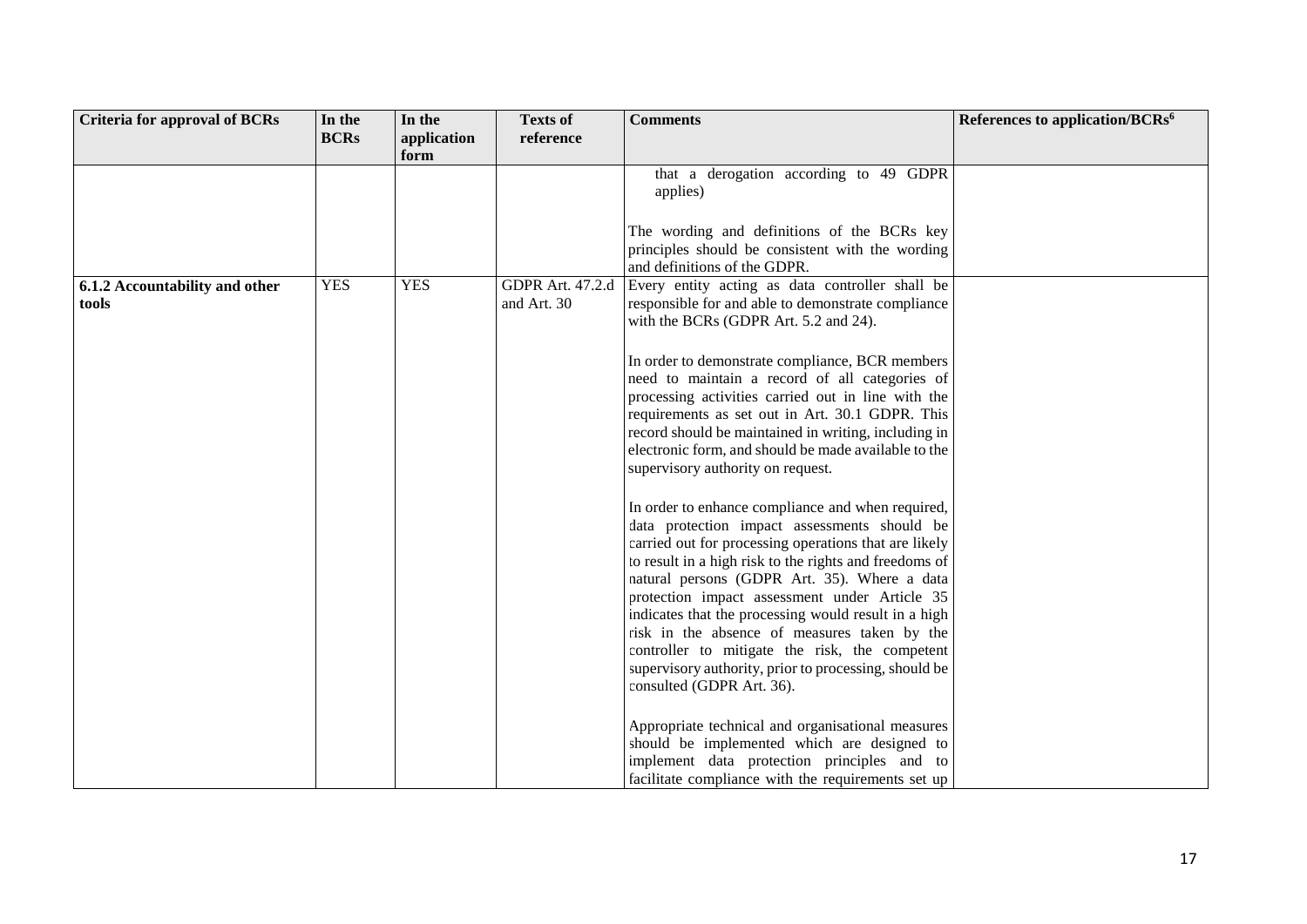| <b>Criteria for approval of BCRs</b> | In the      | In the              | <b>Texts of</b>  | <b>Comments</b>                                                                              | References to application/BCRs <sup>6</sup> |
|--------------------------------------|-------------|---------------------|------------------|----------------------------------------------------------------------------------------------|---------------------------------------------|
|                                      | <b>BCRs</b> | application<br>form | reference        |                                                                                              |                                             |
|                                      |             |                     |                  | by the BCRs in practice (data protection by design                                           |                                             |
|                                      |             |                     |                  | and by default (GDPR Art. 25)                                                                |                                             |
| 6.2 The list of entities bound by    | <b>YES</b>  | <b>YES</b>          | GDPR 47.2.a      | BCR shall contain a list of the entities bound by                                            |                                             |
| <b>BCRs</b>                          |             |                     |                  | the BCRs including contact details.                                                          |                                             |
| 6.3 The need to be transparent       | <b>YES</b>  | NO                  | GDPR Art. 47.2.m | A clear commitment that where a BCR member has                                               |                                             |
| where national legislation prevents  |             |                     |                  | reasons to believe that the legislation applicable to                                        |                                             |
| the group from complying with        |             |                     |                  | him prevents the company from fulfilling its                                                 |                                             |
| the BCRs                             |             |                     |                  | obligations under the BCRs or has substantial effect                                         |                                             |
|                                      |             |                     |                  | on the guarantees provided by the rules, he will                                             |                                             |
|                                      |             |                     |                  | promptly inform the EU headquarters or the EU                                                |                                             |
|                                      |             |                     |                  | BCR member with delegated data protection<br>responsibilities and the other relevant Privacy |                                             |
|                                      |             |                     |                  | Officer/Function (except where prohibited by a law                                           |                                             |
|                                      |             |                     |                  | enforcement authority, such as prohibition under                                             |                                             |
|                                      |             |                     |                  | criminal law to preserve the confidentiality of a law                                        |                                             |
|                                      |             |                     |                  | enforcement investigation).                                                                  |                                             |
|                                      |             |                     |                  |                                                                                              |                                             |
|                                      |             |                     |                  | In addition, the BCRs should contain a commitment                                            |                                             |
|                                      |             |                     |                  | that where any legal requirement a BCR member is                                             |                                             |
|                                      |             |                     |                  | subject to in a third country is likely to have a                                            |                                             |
|                                      |             |                     |                  | substantial adverse effect on the guarantees                                                 |                                             |
|                                      |             |                     |                  | provided by the BCRs, the problem should be                                                  |                                             |
|                                      |             |                     |                  | reported to the competent SA. This includes any                                              |                                             |
|                                      |             |                     |                  | legally binding request for disclosure of the                                                |                                             |
|                                      |             |                     |                  | personal data by a law enforcement authority or                                              |                                             |
|                                      |             |                     |                  | state security body. In such a case, the competent                                           |                                             |
|                                      |             |                     |                  | SA should be clearly informed about the request,                                             |                                             |
|                                      |             |                     |                  | including information about the data requested, the                                          |                                             |
|                                      |             |                     |                  | requesting body, and the legal basis for the                                                 |                                             |
|                                      |             |                     |                  | disclosure (unless otherwise prohibited, such as a                                           |                                             |
|                                      |             |                     |                  | prohibition under criminal law to preserve the                                               |                                             |
|                                      |             |                     |                  | confidentiality of a law enforcement investigation).                                         |                                             |
|                                      |             |                     |                  |                                                                                              |                                             |
|                                      |             |                     |                  | If in specific cases the suspension and/or                                                   |                                             |
|                                      |             |                     |                  | notification are prohibited, the BCRs shall provide                                          |                                             |